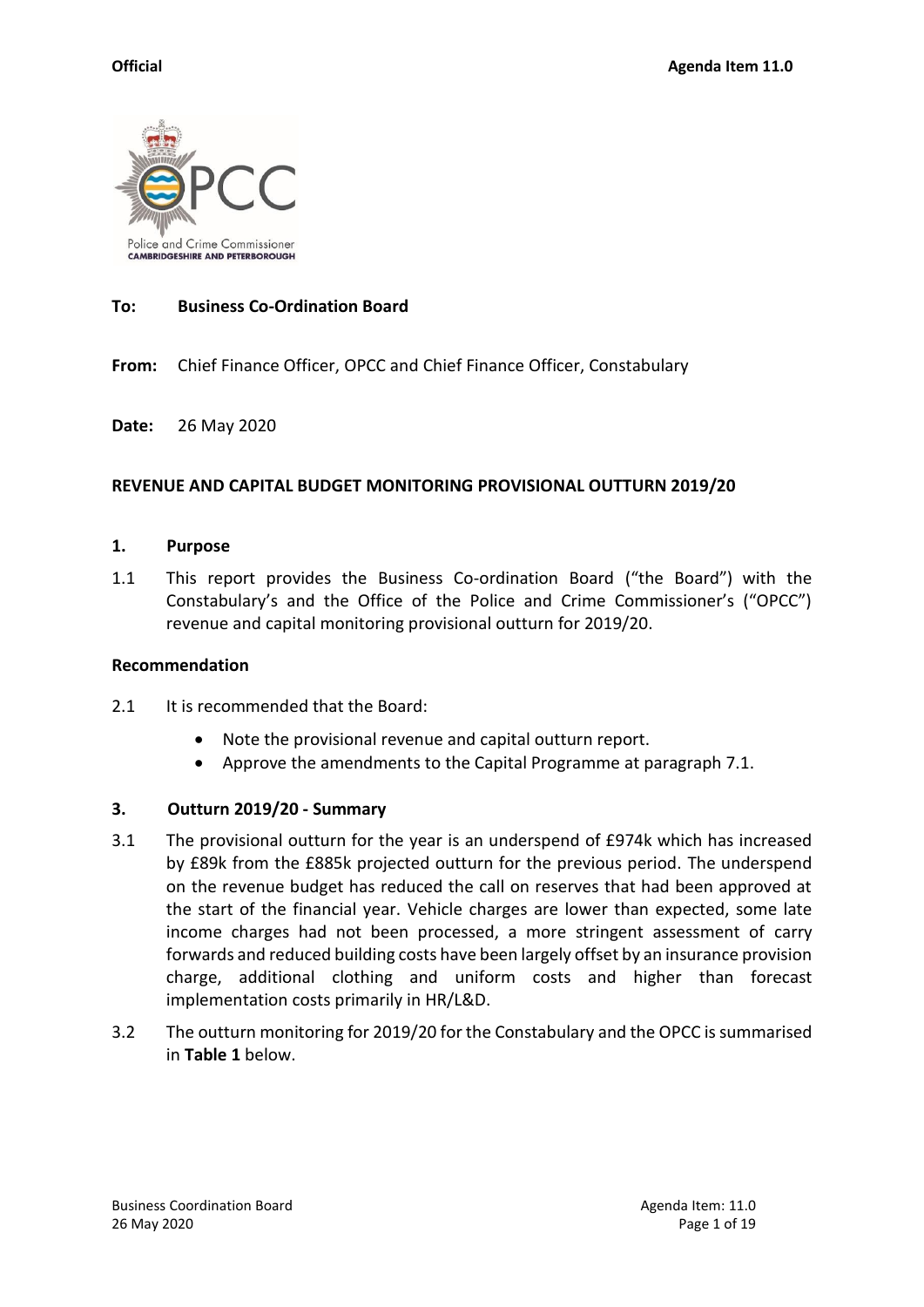# **Table 1 – Group Result**

| Group Result - Outturn 2019/20      |                                   |                                 |             |                        |          |  |  |  |
|-------------------------------------|-----------------------------------|---------------------------------|-------------|------------------------|----------|--|--|--|
|                                     | <b>Full Year</b><br><b>Budget</b> | <b>Actual</b><br><b>Outturn</b> | Variance    | <b>Forecast</b><br>M11 | Variance |  |  |  |
| Constabulary                        | 143,206                           | 142,232                         | $-974$      | 142,317                | $-889$   |  |  |  |
| <b>OPCC office costs</b>            | 1,276                             | 1,276                           | 0           | 1,276                  |          |  |  |  |
| <b>Grants &amp; Corporate costs</b> | 2,596                             | 2,594                           | $-3$        | 2,580                  | $-16$    |  |  |  |
| <b>Capital financing</b>            | 1,227                             | 1,227                           | $\Omega$    | 1,212                  | $-10$    |  |  |  |
| Contributions +to / -from Reserves  | $-1,888$                          | $-912$                          | 976         | $-1,888$               |          |  |  |  |
|                                     | 146,417                           | 146,417                         | $\mathbf 0$ | 145,497                | $-915$   |  |  |  |

3.3 Further detail on the Constabulary and OPCC revenue and the capital monitoring is presented in sections 4, 5 and 6 below.

# **4. 2019/20 Outturn – Constabulary**

- 4.1 The budget at the end of March 2020 was underspent by £974k or 0.68% of net revenue. (February was underspent by £1,894k or 1.42%).
- 4.2 Underspend areas of the budget are predominatly:
	- a. **Police Officer Pay and Allowances** (£333k underspend) and **Pensions** (£76k over spend) giving a net outturn of £257k underspend, an increase of £58k from the month 11 forecast. As at the end of March, which is as a result of an ill-health retirement less than expected. Local policing was 69fte over strength.
	- b. **Police Staff Pay and Overtime** £396k. As at the end of March, Local Policing was 25fte under strength. This represents a reduced forecast underspend by £39k primarily down to higher than expected overtime and an adjustment on fleet staff recharges.
	- **c. PCSO's** £154k, currently the Force has 72.81fte against a budget of 80fte.
	- **d. Transport** £431k, theer was an expectation that an increased officer establishment would require additional vehicles. There has been a smaller than anticipated increase in fleet. Covid-19 has reduced various costs including fuel.
	- **e. Income** £670k, this includes unbudgeted income for Uplift Grant of £297k, prior year immigration income of £91k and funding for EU Exit planning. Watch Co-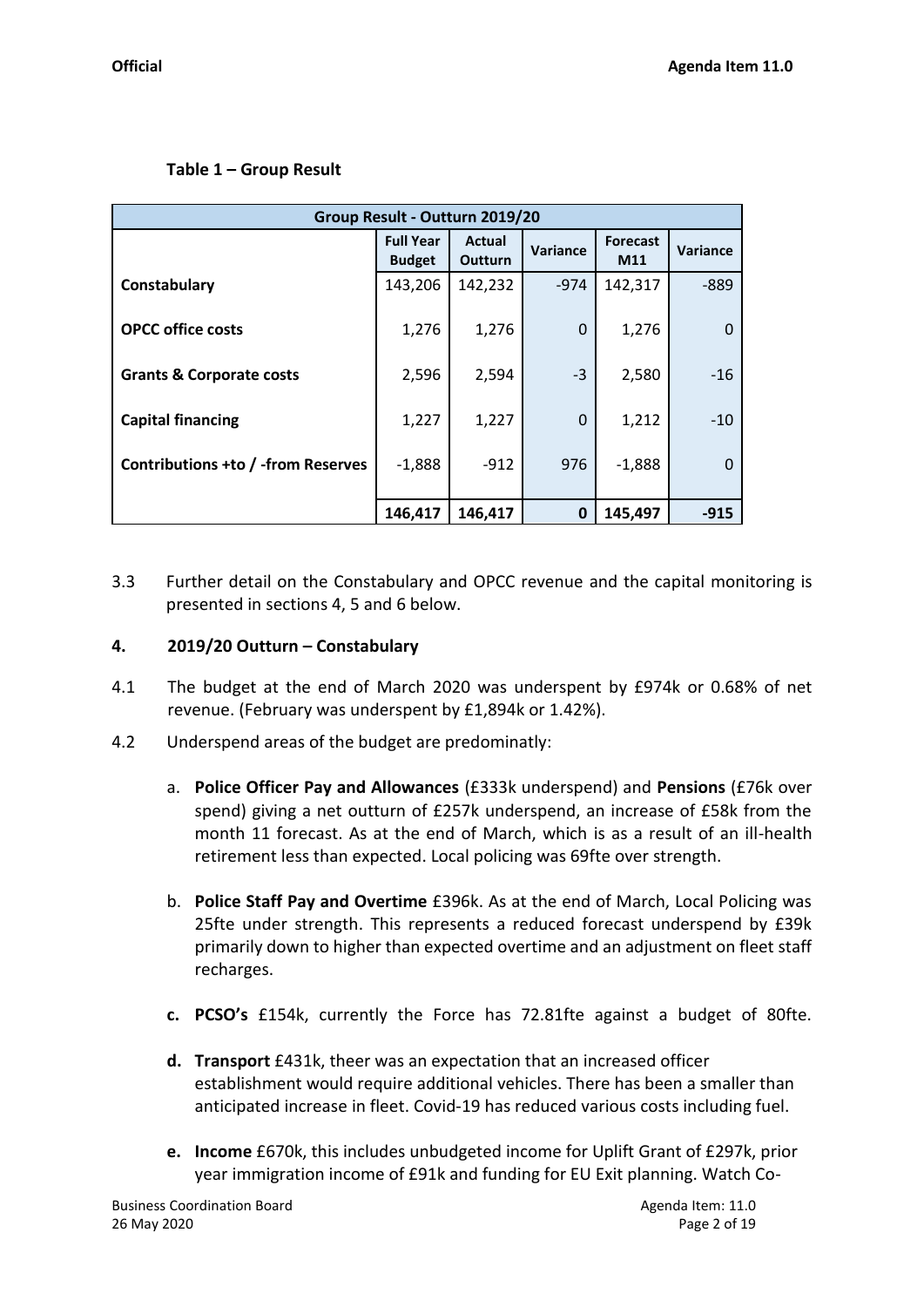ordinator and Casualty Reduction posts of £100k and £77k of Foreign National Registration fees.

- **f. BCH Collaborated Units** £648k, which are explained in **Appendix 3.**
- 4.3 Overspend areas of the budget are:
	- a. **Police officer overtime** £696k forecast overspend. As at the end of March 2020, Local Policing overtime hours are 45,107 hours over budget. A review on usage and requirement of overtime is currently being undertaken, including CDD analysing of the overtime system. In 2020/21, the overtime hours and cost analysis will be monitored with the relevant areas on a monthly basis**.**
	- b. **Supplies & Services** £260k. This includes £83k unbudgeted Computer Hardware and Licences on Local Policing, £571k insurance provision, £184k on Clothing & Uniforms, a large proportion of which would be to kit out new officers as part of the Uplift Programme. This is offset by a £491k surplus on Subscriptions and corporate costs, as well as Mutual Aid income including £97k reklating to Extinction rebellion costs.
	- c. **Premises** £75k, relates to an overspend of £126k on Utilities, partially offset by an underspend on Rent and Rates and Cleaning.
	- d. **Capital accounting & Reserves moves** relates to carry forwards from 2018/19 to 2019/20 of £889k, and the CTC surplus that will be moved to the Casualty Reduction Reserve, totalling £454k.
- 4.6 A detailed breakdown of the above is shown at **Appendix 1** and the collaboration position at **Appendix 3.**

## **5. 2019/20 provisional outturn – OPCC**

- 5.1 The 2019/20 budget for the OPCC was set at £1,215k which was approved by the Police and Crime Commissioner (the "Commissioner") prior to the commencement of the financial year.
- 5.2 The forecast year-end position is estimated to be in line with budget. Further detail is provided at **Appendix 2.**

## **6. Provisional Outturn 2019/20 – Capital**

- 6.1 A summary of spend against the 2019/20 Capital Programme ending 31 March 2020, and the financing of this, is shown at **Appendix 5**. This shows a capital spend of £9,243k as at 31 March 2020 with an underspend of £4.835m.
- 6.2 *Capital Payments – Variance Analysis*
- 6.2.1 Net underspending against the 2019/20 Capital Programme is £3,533k. Variances against the capital plan are set out in **Table 2** and **Appendix 6**.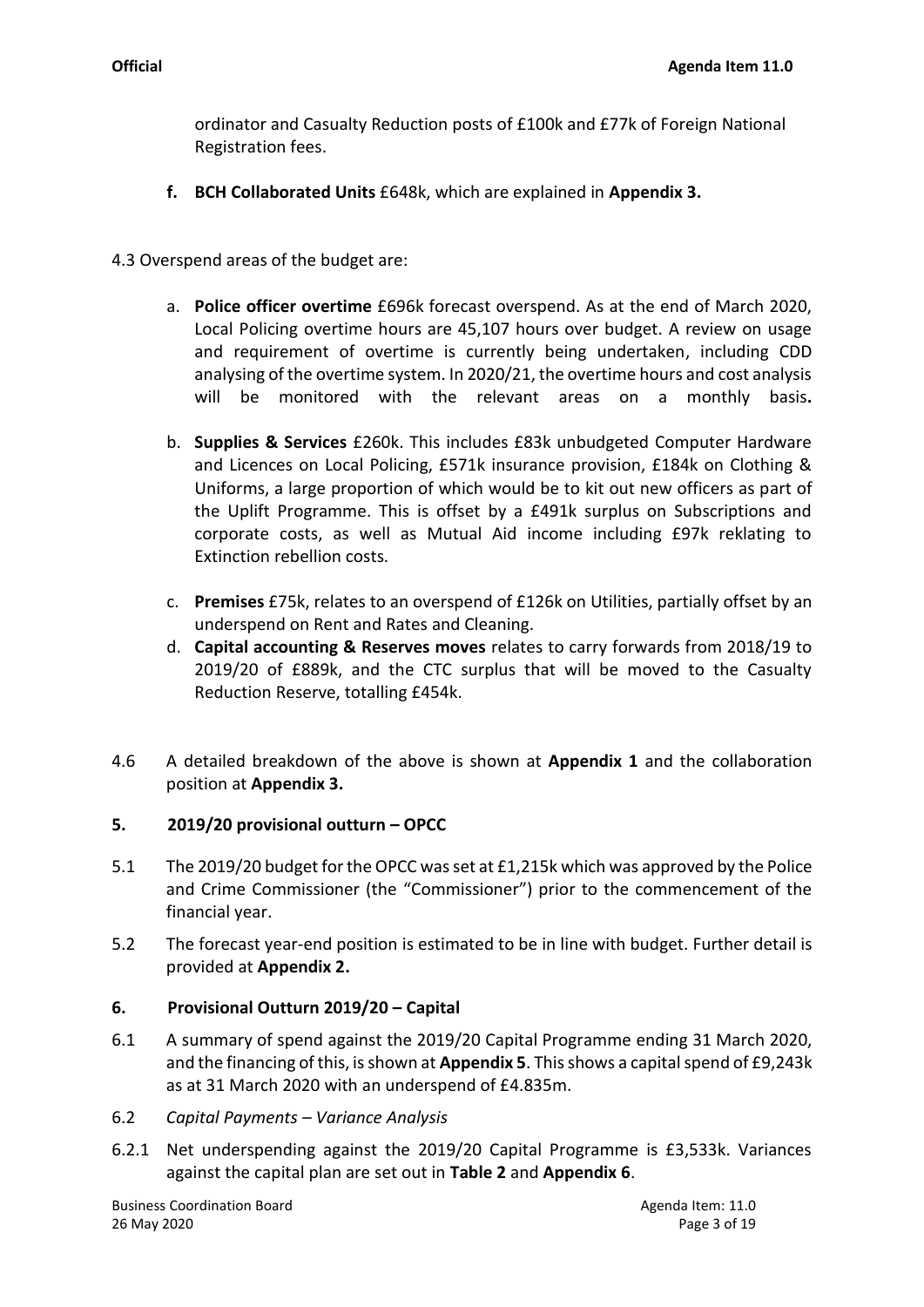# **Table 2 Underspending and Overspending Capital Schemes**

|                                                  | <b>Underspend</b> |                                  |
|--------------------------------------------------|-------------------|----------------------------------|
|                                                  | $(-)$             |                                  |
| All figures £'000                                | /Overspend        | Comments                         |
|                                                  |                   |                                  |
| Overspends                                       |                   |                                  |
| HQ Air Conditioning                              | 5                 |                                  |
| Exercise Yard at Thorpe Wood                     | 12                |                                  |
| Vehicle Replacement Programme                    | 15                |                                  |
| <b>BCH Property Management System</b>            | 3                 |                                  |
| PC/Laptops Replacement                           | 1                 |                                  |
| Applications - Tuserv (non IT Budget)            | 2                 |                                  |
| Sub-total                                        | 38                |                                  |
| <b>Underspends</b>                               |                   |                                  |
| Southern Police Station                          | (2,701)           | CSPS Land not yet purchased      |
| <b>Taser Cabins at Monks Wood</b>                | (25)              |                                  |
| <b>JPS Capital</b>                               | (10)              |                                  |
|                                                  |                   | Contingency for Data Centre not  |
| <b>ICT Consolidated Workstreams</b>              | (40)              | required                         |
| Infrastr - digital forensics (DFU Storage-Cambs) | (95)              | Tender process cheaper than bid  |
| <b>DAMS</b>                                      | (23)              | Capital to revenue expenditure   |
|                                                  |                   | Capital to Revenue expenditure   |
| <b>Networks</b>                                  | (107)             | (Cloud)                          |
| Infrastructure - Servers/Storage/Back up         | (126)             | Tender process cheaper than bid  |
| Telephony                                        | (183)             | Slippage to 20/21 but inc in bid |
| Mobile Comms - Smartphones                       | (2)               |                                  |
| <b>Storm</b>                                     | (6)               |                                  |
| Athena                                           | (133)             |                                  |
| Demand Management Software                       | (20)              |                                  |
| <b>BCH ERP Purchase</b>                          | (62)              |                                  |
| Seven Forces PSD Monitoring System               | (4)               |                                  |
| Sub-total                                        | (3, 537)          |                                  |
| Schemes not released in-year                     |                   |                                  |
| Delegated Chief's Budget                         | (34)              |                                  |
| Sub-total                                        | (34)              |                                  |
| <b>Total net underspend</b>                      | (3, 533)          |                                  |

## 6.3 *Capital Financing*

- 6.3.1 Capital resources include grants totalling £2.3m as listed in **Appendix 7.**
- 6.3.2 Vehicle receipts are no longer physically received as they now remain in the Chiltern Transport Consortium and are reinvested.
- 6.3.3 The total capital expenditure for the year and the financing is set out in the following table with planned financing for the Carry Forwards below.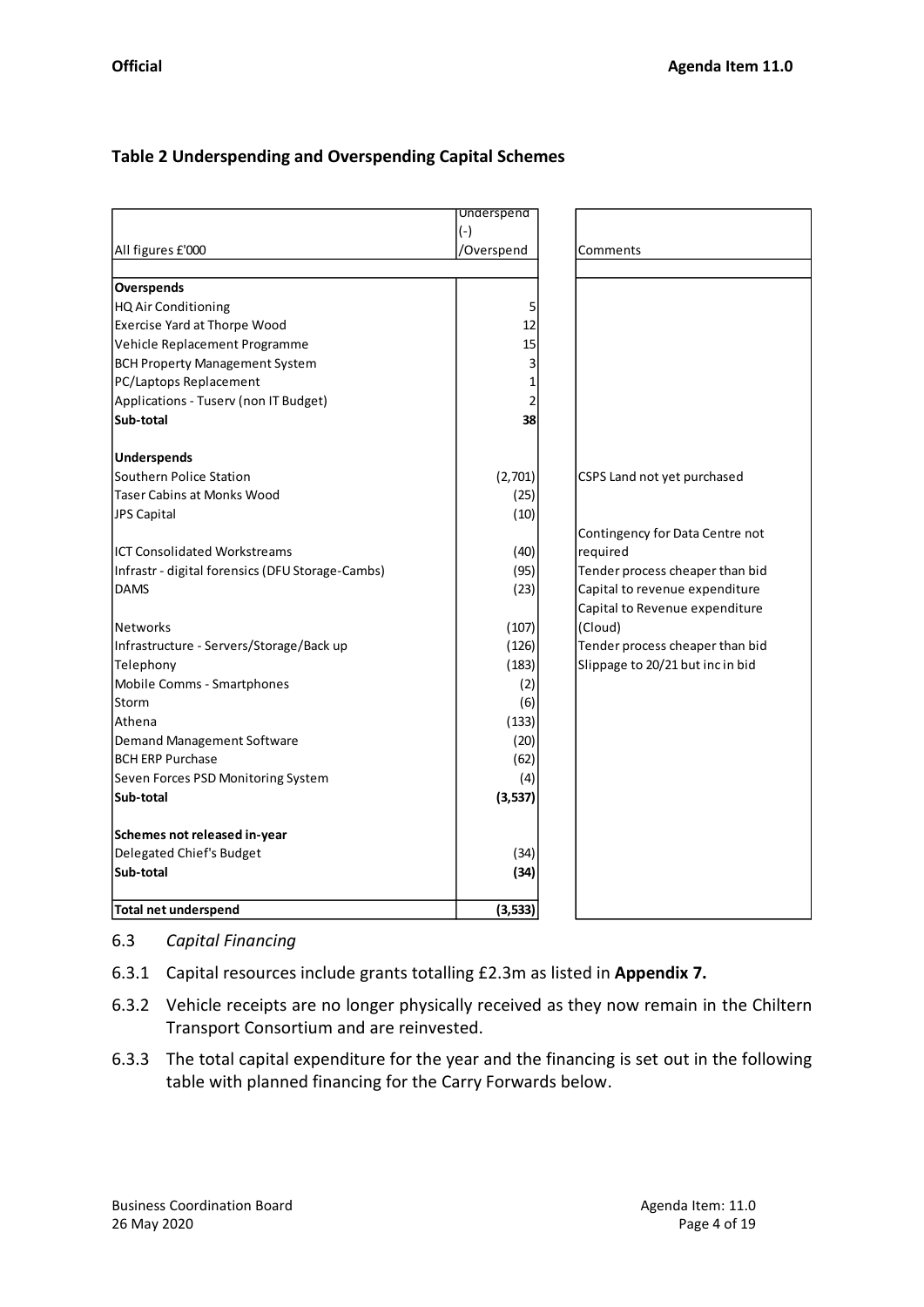|                                   | £k    |
|-----------------------------------|-------|
| 2019/20 Expenditure               | 9,243 |
|                                   |       |
| 2019/20 Planned Capital Financing |       |
| <b>Capital Grants</b>             | 2,007 |
| <b>Borrowing</b>                  | 2,018 |
| Capital receipts                  | 1,863 |
| <b>Carry Forward Reserve</b>      | 1,049 |
| <b>Estates Reserve</b>            | 1,106 |
| <b>Capital Reserve</b>            | 669   |
| <b>Budget Assistance Reserve</b>  | 38    |
| Revenue Contributions to Capital  | 493   |
|                                   |       |
| <b>Total Capital Financing</b>    |       |

# **Table 3 Capital Financing 2019/20**

# **Planned Financing of 2019/20 Carry Forward**

| <b>Capital Grants</b>              | 280   |
|------------------------------------|-------|
| <b>Capital Receipts</b>            | 323   |
| <b>Estates Development Reserve</b> | 699   |
|                                    | 1,302 |

#### 6.4 *Matters to Note*

- 6.4.1 A budget of £237k was allocated towards the Athena capital project and the outturn is £104k, this is an underspend of £133k.
- 6.4.2 The purchase of the CSPS (Southern Hub) land will not be progressing until further consultation is concluded, therefore an underspend of £2.7m is shown with a £1m outturn for consultancy work for planning and public consultation.
- 6.4.3 ICT underspends of £582k are mainly due to underspends in Telephony and Infrastructure which ICT have budgeted for in their 2020/21 budget. The DAMS and Networks (Zscaler) projects expenditure have been processed through revenue rather than capital.
- 6.4.4 An underspend of £147k on the Major Repairs budget has been moved to the refurbishment costs on Wisbech police station which will be a carry forward to 2020/21.

## **7. Proposed Amendments for Approval**

7.1 To cover the additional spend on the installation of a second UPS in the Data Centre to ensure resilience and business continuity fo ICT operational systems for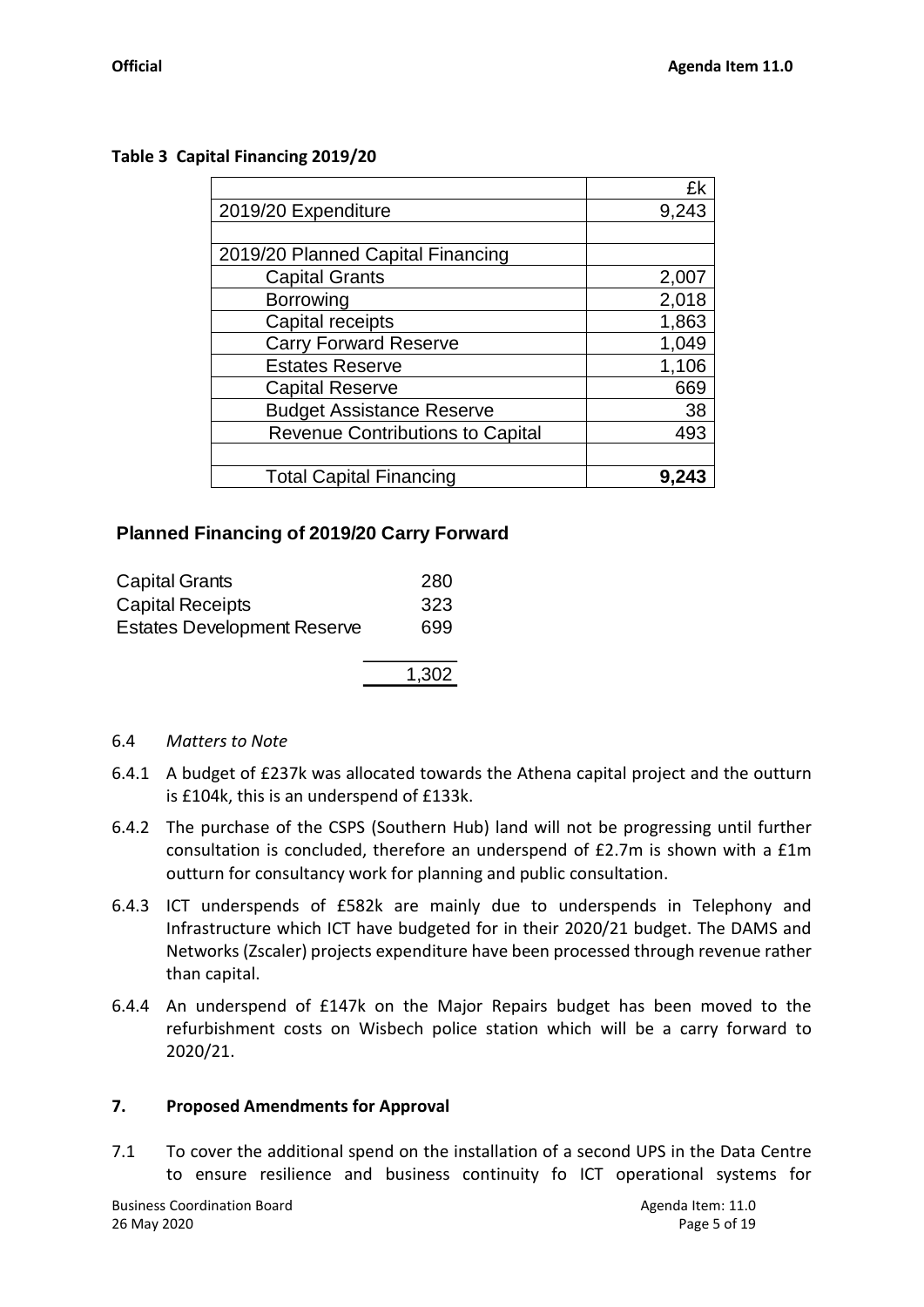Cambridgeshire and it's BCH partners, a transfer of £60k is propsed from the DAMS project and the control of the control of the control of the control of the control of the control of the control of the control of the control of the control of the control of the control of the control of the control of

- 7.2 We have received an £8k grant from the Home Office to cover CED Tasers.
- 7.3 A grant of £487k from the National Counter Terrorism has been received towards Cambridgeshire's share (£1,485k) of the ERSOU building.
- 7.4 To cover our share of another ERSOU building we have received a grant of £139k.

# **8. Sales Ledger and Credit Control KPI's**

- 8.1 The overall sales ledger balance at 31 March 2020 was £325k; this compares with £367k for the end of March 2019. This is an slight decrease from 2019. Debts to the Constabulary have been reviewed and there are no bad debts to provide for.
- 8.2 The principal KPI is that of Debtors Days which is the average time taken for payments to be received:

| 2016/17    | 2017/18     | 2018/19   | 2019/20   |
|------------|-------------|-----------|-----------|
| 106.3 days | $28.3$ days | 11.4 days | 7.08 days |

- 8.3 The difference between 2-18/19 and 2019/20 is a decrease due to the debt recovery process being very efficient. The ability to accept card payments has aided with this also. This often encourages customers to make immediate payment, rather than waiting 28 days.
- 8.4 There was no outstanding debt over 91 days for 2018/19. The Table below shows that there is a small outstanding debt over 91 days at the end of March 2020, unchanged from theprevious month. This is due to one invoice which is being paid on a monthly basis.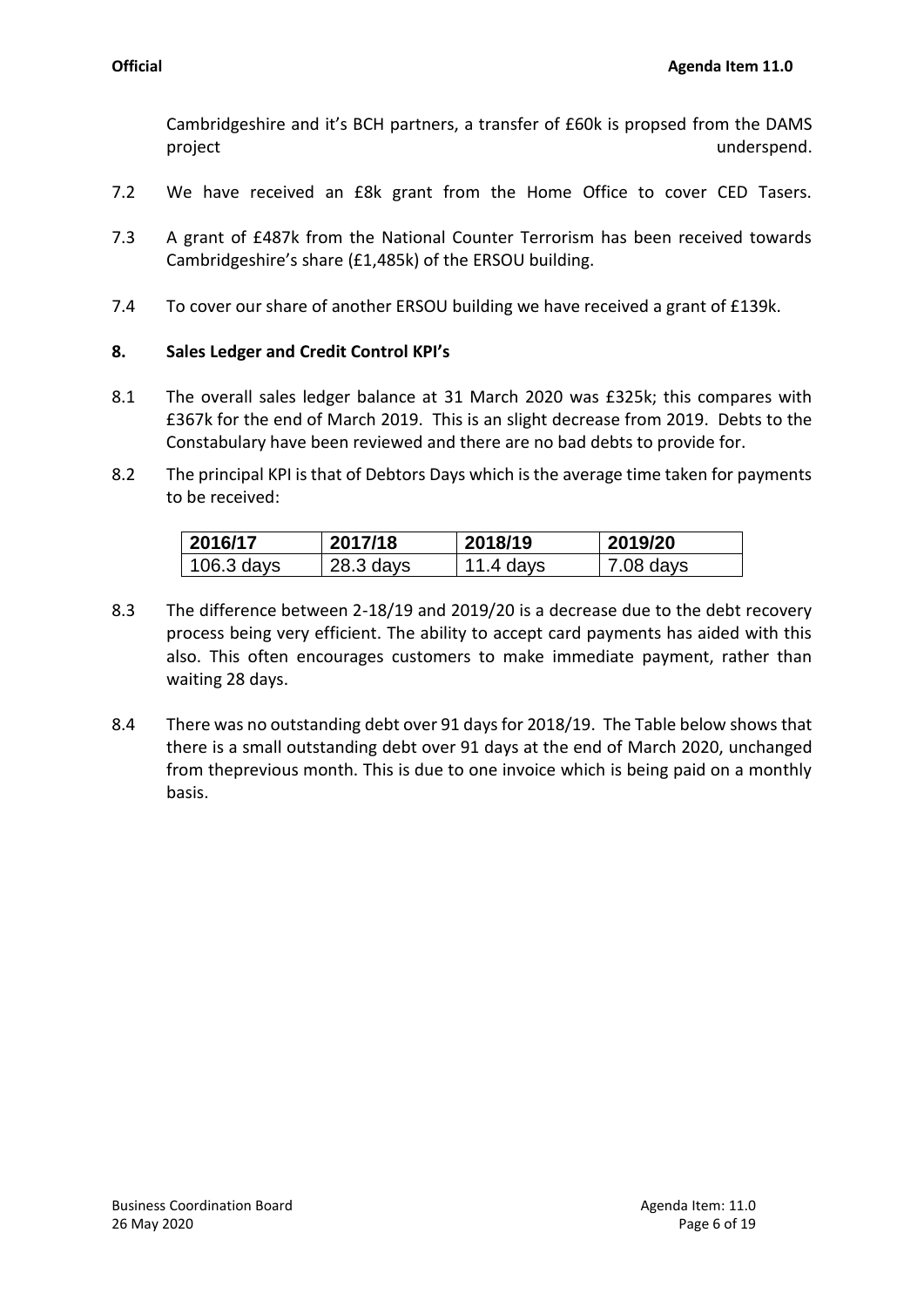

#### **9. Purchase Ledger and Supplier KPI's**

- 9.1 The Police and Crime Commissioner seeks to achieve a 30 day turnaround for all supplier payments.
- 9.2 97% of invoices were paid within the 30 day target for the 12 months to 31 March 2020. Current and historic prompt payment details are shown below.

|                          | 2017/18 | 2018/19 | 2019/20 |
|--------------------------|---------|---------|---------|
| Ilnvoices Paid no.       | 16.419  | 13.613  | 13.142  |
| Paid within 30 days (no) | 15.971  | 13.294  | 12.730  |
| Paid within 30 days (%)  | 97%     | 98%     | 97%     |
| Target                   | 95%     | 95%     | 95%     |

#### **10. Loans**

10.1 The table below shows a summary of our loans and balances outstanding loan balances at 31 March 2020. Loan 6 for £10m was taken out to part fund expected costs for the Cambridgeshire Southern Police Station and £969k has been spent by the end of 2019/20. In addition, we have allocated part of the ERP spend against this loan this year and £999k against the purchase of a new ERSOU building.

| <b>PWLB Loans</b> | <b>Balance as at</b><br>31/3/2020 | <b>Principal Loan</b> | <b>End Date</b> | <b>Interest</b><br>Rate |
|-------------------|-----------------------------------|-----------------------|-----------------|-------------------------|
| Loan 1            | £888,403.22                       | £1,664,000            | 13/05/2029      | 5.20%                   |
| Loan 2            | £1,397,896.25                     | £2,550,000            | 30/03/2030      | 4.95%                   |
| Loan <sub>3</sub> | £2,800,060.90                     | £5,000,000            | 29/01/2031      | 4.15%                   |
| Loan 4            | £2,752,260.82                     | £4,000,000            | 14/06/2034      | 4.40%                   |
| Loan 6            | £10,000,000.00                    | £10,000,000           | 25/03/2048      | 2.57%                   |
| Total             | £17,838,621.19                    | £23,214,000.00        |                 |                         |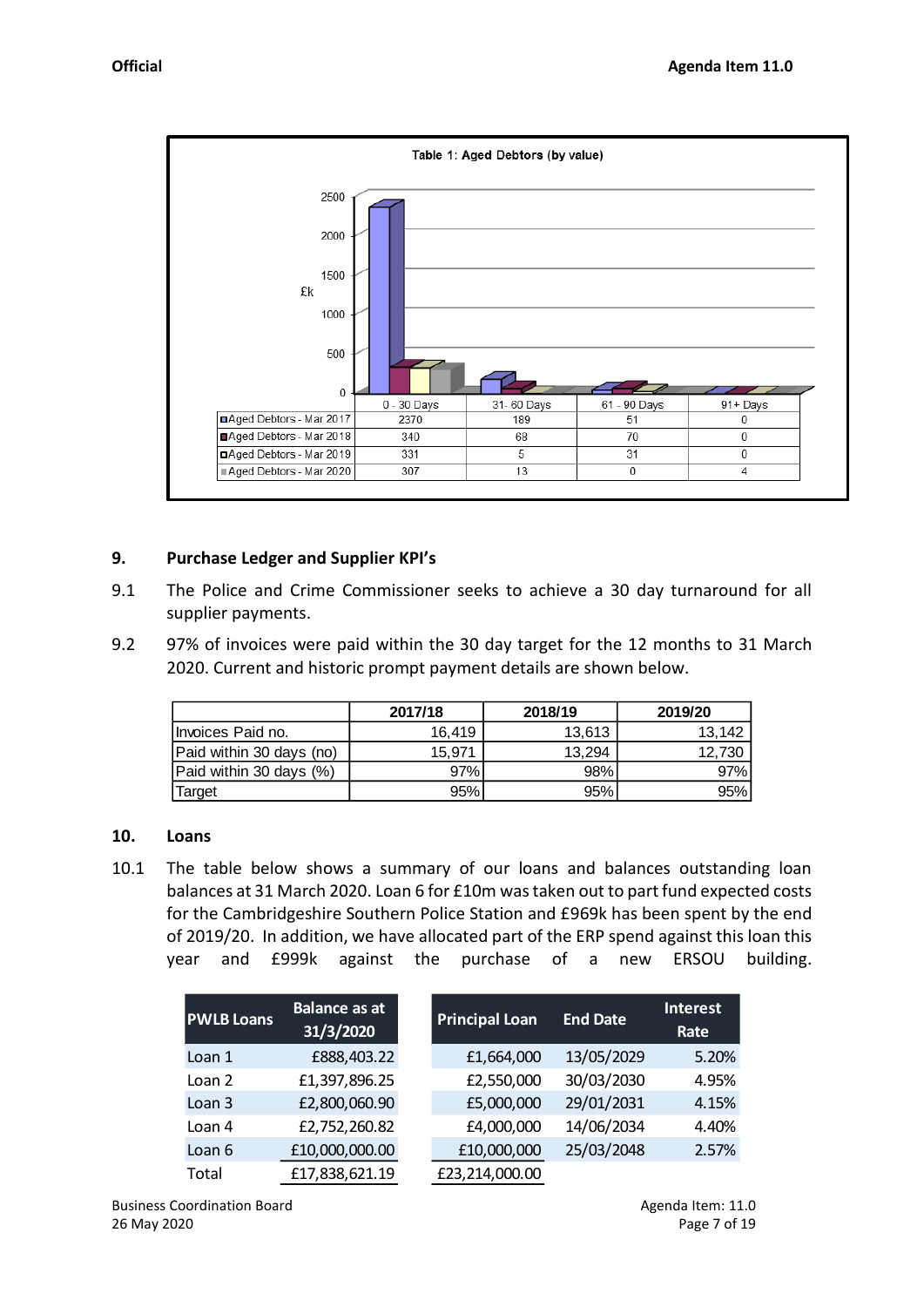# **Cashflow Forecast**

The table below shows our cash flow forecasted to 31 March 2020.

#### **Cash Flow 2019/20**

| Cash Flow (£000's)<br>Cash Balance * | Actual<br>Apr<br>9,571 | Actual<br><b>May</b><br>5,254 | Actual<br>Jun<br>5,169 | Actual<br>Jul<br>11,153 | Actual<br><b>Aug</b><br>27,147 | Actual<br><b>Sep</b><br>27,892 | Actual<br>Oct<br>26,194 | Actual<br><b>Nov</b><br>25,880 | Actual<br><b>Dec</b><br>22,009 | Actual<br>Jan<br>20,851 | Actual<br>Feb<br>20,331 | Actual<br><b>Mar</b><br>18,743 |
|--------------------------------------|------------------------|-------------------------------|------------------------|-------------------------|--------------------------------|--------------------------------|-------------------------|--------------------------------|--------------------------------|-------------------------|-------------------------|--------------------------------|
| Cash Inflows                         | 14,305                 | 14,371                        | 20,977                 | 32,173                  | 16,016                         | 16,973                         | 15,236                  | 13,828                         | 16,448                         | 14,733                  | 14,472                  | 9,654                          |
| Cash Outflows                        | 18,622                 | 14,456                        | 14,993                 | 16,179                  | 15,271                         | 18,671                         | 15,550                  | 17,699                         | 17,606                         | 15,253                  | 16,060                  | 17,844                         |
| <b>Net Cash Flow</b>                 | $-4,317$               | $-85$                         | 5,984                  | 15.994                  | 745                            | $-1,698$                       | $-314$                  | $-3,871$                       | $-1,158$                       | $-520$                  | $-1,588$                | $-8,190$                       |
| <b>Closing Balance</b>               | 5,254                  | 5,169                         | 11,153                 | 27,147                  | 27,892                         | 26,194                         | 25,880                  | 22,009                         | 20,851                         | 20,331                  | 18,743                  | 10,553                         |
| 2018/19<br>Period Closing Balance    | 12,534                 | 12,730                        | 13,782                 | 26,592                  | 27,472                         | 25,655                         | 22,188                  | 22,782                         | 21,302                         | 19,885                  | 17,332                  | 9,971                          |

*\* Includes all Cash Equivalent Deposits and Investments*

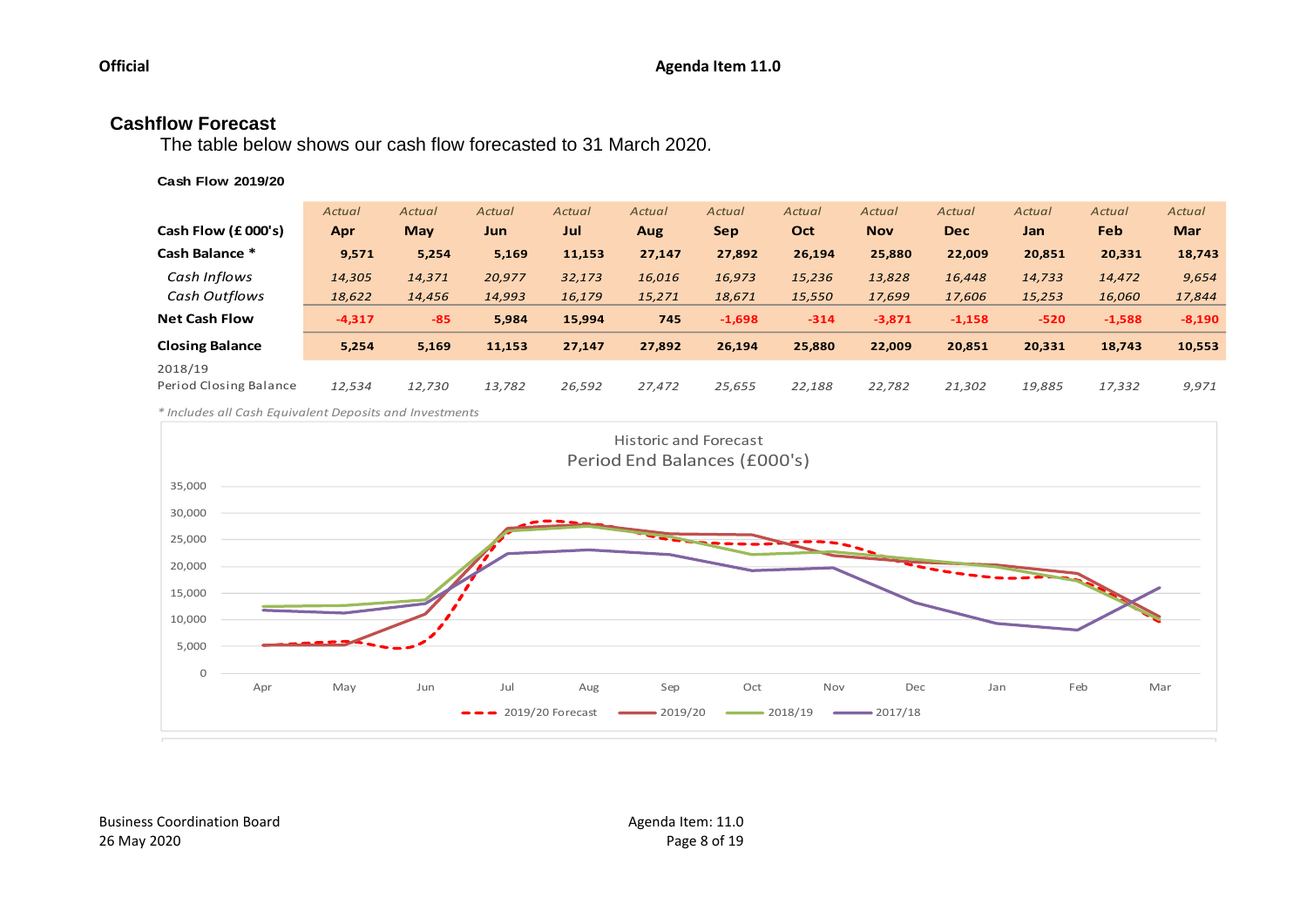#### **11. Recommendation**

- 11.1 It is recommended that the BCB:
	- Note provisional outturn revenue and capital report.
	- Approve the amendmenst to the Capital Programme at paragraph 7.1.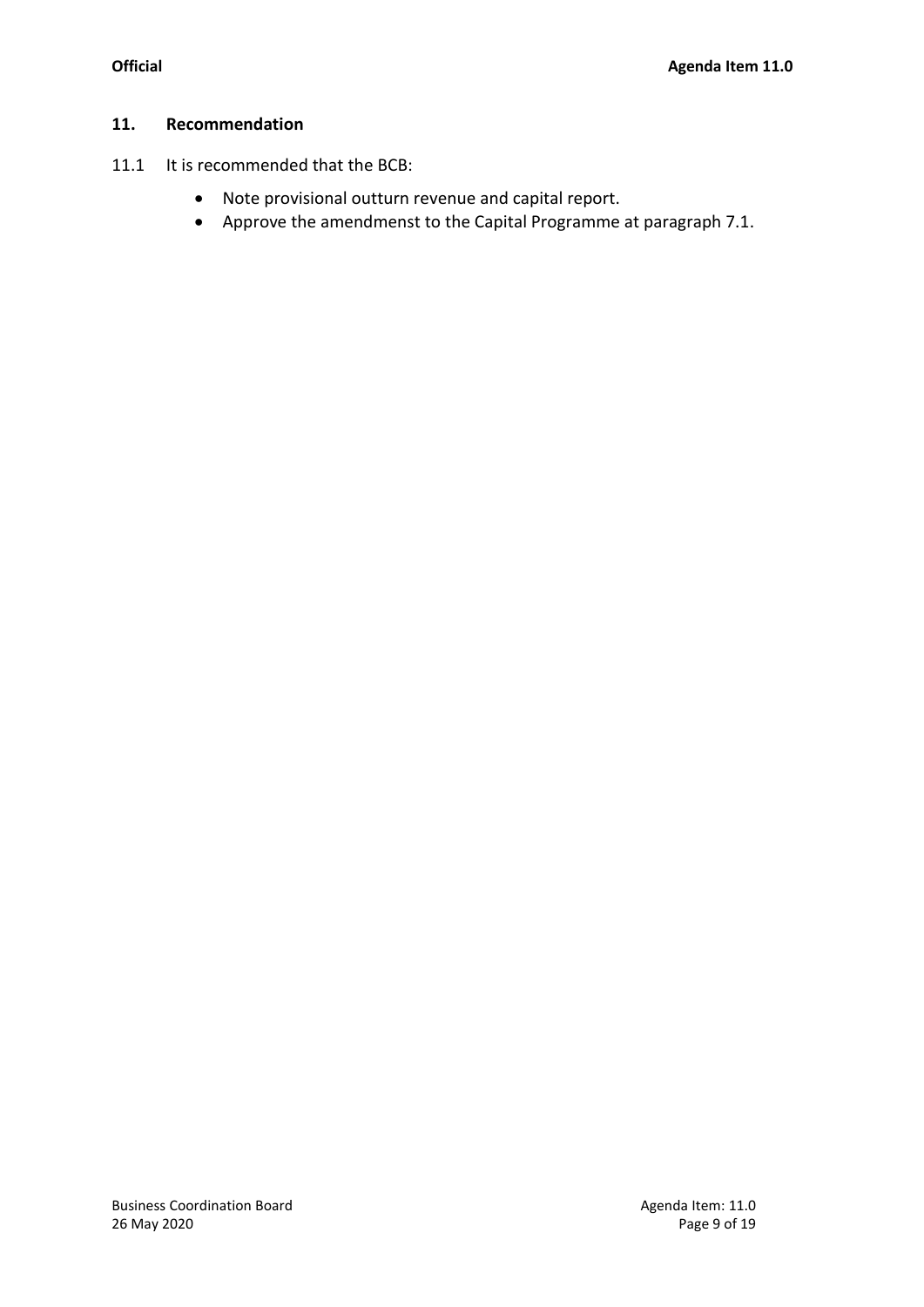|                    | <b>Chief Constable's Revenue Budget Provisional Outturn 2019/20</b> |                  |                |                 |
|--------------------|---------------------------------------------------------------------|------------------|----------------|-----------------|
| <b>Variance</b>    |                                                                     | <b>Full Year</b> | <b>Actual</b>  | <b>Variance</b> |
| <b>Prior Month</b> |                                                                     | budget           | <b>Outturn</b> | <b>Outturn</b>  |
| £'000              | £'000                                                               | £'000            | £'000          | £'000           |
|                    | <b>Force in-house Expenditure</b>                                   |                  |                |                 |
| $-428$             | Police Officer Pay & Allowances                                     | 50,160           | 49,826         | $-333$          |
| 526                | Police Officer Overtime                                             | 2,000            | 2,696          | 696             |
| $-131$             | PCSO Pay & Overtime                                                 | 2,903            | 2,750          | $-154$          |
| $-366$             | Police Staff Pay & Overtime                                         | 20,329           | 19,933         | $-396$          |
| 86                 | <b>Premises Costs</b>                                               | 4,280            | 4,355          | 75              |
| $-66$              | Transport                                                           | 2,804            | 2,373          | $-431$          |
| $-24$              | Supplies & Services                                                 | 5,949            | 6,209          | 260             |
| $-404$             | <b>Total In-house Expenditure</b>                                   | 88,426           | 88,143         | $-283$          |
|                    |                                                                     |                  |                |                 |
| $-407$             | Net Cost of Police Pensions                                         | 14,991           | 15,066         | 76              |
| $-811$             | <b>Gross Revenue Expenditure</b>                                    | 103,416          | 103,209        | $-207$          |
|                    |                                                                     |                  |                |                 |
| $-492$             | Income                                                              | $-766$           | $-1,437$       | $-670$          |
|                    |                                                                     |                  |                |                 |
| $-621$             | <b>BCH Collaboration</b>                                            | 36,878           | 36,231         | $-648$          |
| 30                 | Other Collaborations and Partnerships                               | 4,567            | 4,652          | 85              |
|                    |                                                                     |                  |                |                 |
| $\mathbf 0$        | Capital Accounting & Reserve moves                                  | $-889$           | $-423$         | 466             |
|                    |                                                                     |                  |                |                 |
| $-1,894$           | <b>Policing Budget Delegated to Chief Constable</b>                 | 143,206          | 142,232        | $-974$          |
|                    | Note: Figures may not cast due to rounding                          |                  |                |                 |

# **Appendix 1 - Revenue Budget – Constabulary result**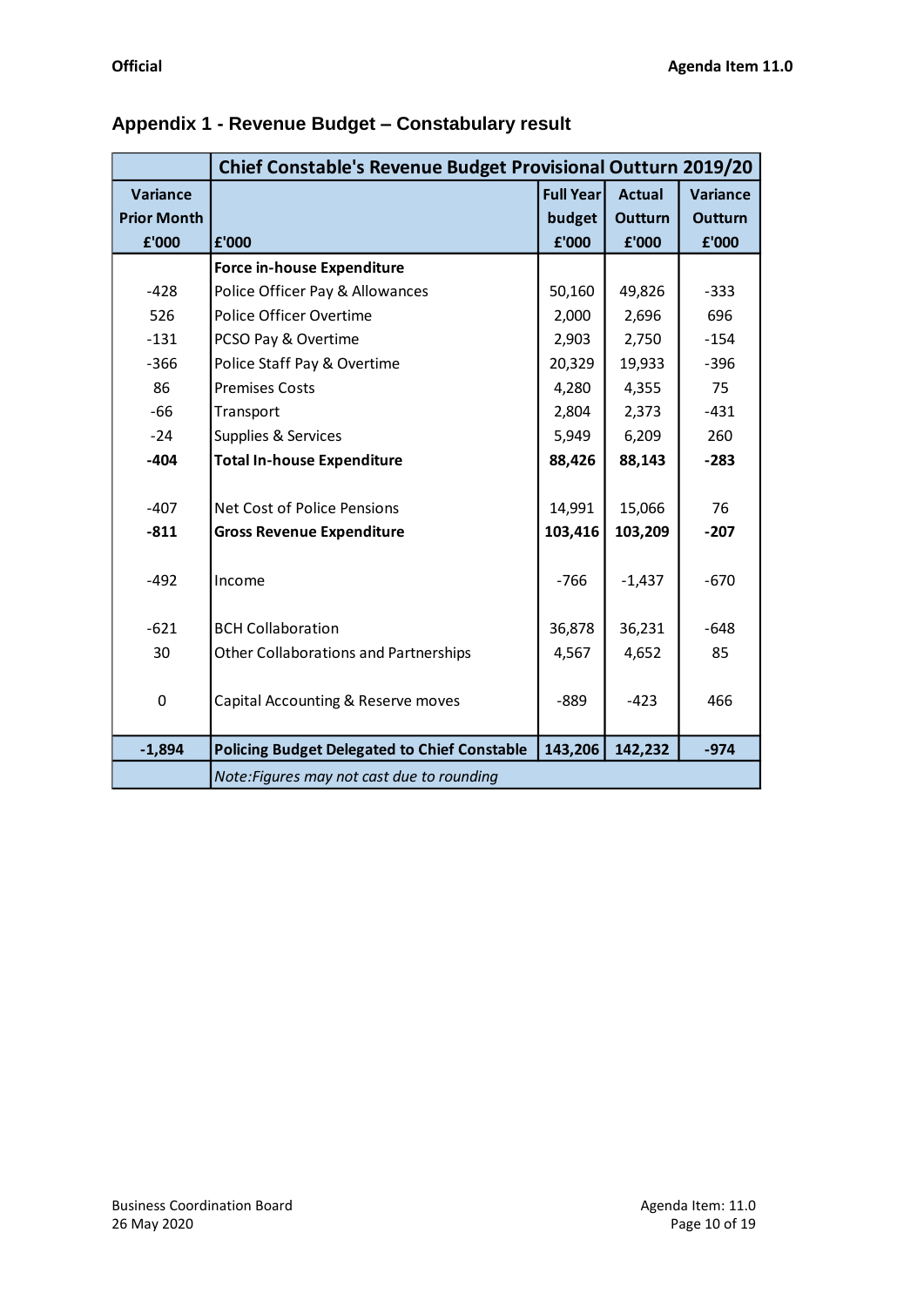|                                                 | PCC Revenue Budget Year end draft 7.5.20 2019/20            |                                              |                              |                                                     |                                       |                                      |
|-------------------------------------------------|-------------------------------------------------------------|----------------------------------------------|------------------------------|-----------------------------------------------------|---------------------------------------|--------------------------------------|
| Variance<br>Prior<br>Month<br>£'000<br>$-2,100$ | £'000<br><b>Chief Constable's Delegated Policing Budget</b> | Opening<br><b>Budget</b><br>£'000<br>143,206 | Adj in<br>year<br>£'000<br>0 | <b>Revised</b><br><b>Budget</b><br>£'000<br>143,206 | Actual<br>Outturn<br>£'000<br>142,232 | Variance<br>Outturn<br>£'000<br>-974 |
|                                                 | Section 1                                                   |                                              |                              |                                                     |                                       |                                      |
|                                                 | Office of the Police and Crime Commissioner                 |                                              |                              |                                                     |                                       |                                      |
| -6                                              | Commissioner and Deputy                                     | 135                                          |                              | 135                                                 | 118                                   | -18                                  |
| -29                                             | Police Staff                                                | 756                                          |                              | 756                                                 | 739                                   | -17                                  |
| 0                                               | <b>Premises Costs</b>                                       | 1                                            |                              | 1                                                   | $\mathbf{1}$                          | 0                                    |
| -43                                             | Legal fees                                                  | 73                                           |                              | 73                                                  | 10                                    | -64                                  |
| $-4$                                            | <b>External Audit Fees</b>                                  | 23                                           |                              | 23                                                  | 21                                    | $-3$                                 |
| -8                                              | Internal Audit Fees                                         | 70                                           |                              | 70                                                  | 50                                    | -20                                  |
| $-2$                                            | Independent Audit Committee                                 | 9                                            |                              | 9                                                   | 8                                     | $-1$                                 |
| $-36$                                           | <b>Other Running Costs</b>                                  | 208                                          |                              | 208                                                 | 140                                   | -68                                  |
|                                                 | Tfr to Collaboration & Commissioning Reserve                |                                              |                              |                                                     | 190                                   | 190                                  |
| $-126$                                          | <b>Total Office Expenditure</b>                             | 1,276                                        | $\mathbf 0$                  | 1,276                                               | 1,276                                 | $\mathbf{0}$                         |
|                                                 | <b>Section 2</b>                                            |                                              |                              |                                                     |                                       |                                      |
|                                                 | <b>Victims Services</b>                                     |                                              |                              |                                                     |                                       |                                      |
|                                                 | <b>MEMO ITEM</b>                                            |                                              |                              |                                                     |                                       |                                      |
|                                                 | <b>Victims Services Grant received</b>                      | $-979$                                       | $\mathbf{0}$                 | $-979$                                              | $-979$                                | $-979$                               |
|                                                 |                                                             |                                              |                              |                                                     |                                       |                                      |
| 195                                             | Victims Services Grant distributed                          | 979                                          | 112                          | 1,091                                               | 1,347                                 | 256                                  |
| $-131$                                          | Victims Services Grant additional funding                   | 0                                            |                              | 0                                                   | $-256$                                | $-256$                               |
|                                                 |                                                             |                                              |                              |                                                     |                                       |                                      |
|                                                 | <b>Other Grants/Funding</b>                                 |                                              |                              |                                                     |                                       |                                      |
| 432                                             | Community Safety & Crime Reduction Grants                   | 1,276                                        | 224                          | 1,500                                               | 1,497                                 | $-3$                                 |
| 843                                             | Casualty reduction support                                  | 0                                            |                              | 0                                                   | 968                                   | 968                                  |
|                                                 | Tfr from Reserves - Road Casualty Reduction & Support Fund  | $\mathbf 0$                                  |                              | 0                                                   | $-968$                                | $-968$                               |
| -5                                              | VAWG - grant received                                       | $-133$                                       |                              | $-133$                                              | $-138$                                | -5                                   |
| 76                                              | VAWG - spend                                                | 133                                          | 6                            | 139                                                 | 145                                   | 5                                    |
| 1,411                                           |                                                             | 2,255                                        | 342                          | 2,596                                               | 2,594                                 | $-3$                                 |
|                                                 | Section 3                                                   |                                              |                              |                                                     |                                       |                                      |
|                                                 | <b>Capital Financing Costs:-</b>                            |                                              |                              |                                                     |                                       |                                      |
|                                                 | Revenue Contribution to Capital                             | 0                                            |                              | 0                                                   | 0                                     | 0                                    |
| -78                                             | Interest                                                    | 513                                          |                              | 513                                                 | 452                                   | $-61$                                |
| 0                                               | Minimum Revenue Provision (MRP)                             | 714                                          |                              | 714                                                 | 714                                   | 0                                    |
|                                                 | <b>Transfer to Estates Development Reserve</b>              |                                              |                              |                                                     | 61                                    | 61                                   |
| $-78$                                           | <b>Total Capital Financing Costs</b>                        | 1,227                                        | $\mathbf{0}$                 | 1,227                                               | 1,227                                 | $\mathbf{0}$                         |
|                                                 |                                                             |                                              |                              |                                                     |                                       |                                      |
|                                                 | <b>Section 4</b>                                            |                                              |                              |                                                     |                                       |                                      |
|                                                 | <b>Premises</b>                                             |                                              |                              |                                                     |                                       |                                      |
| 50                                              | Properties Investments                                      | -5                                           |                              | -5                                                  | 57                                    | 62                                   |
|                                                 | <b>Transfer from Estates Development Reserve</b>            |                                              |                              |                                                     | $-62$                                 | $-62$                                |
|                                                 |                                                             |                                              |                              |                                                     |                                       |                                      |
|                                                 | <b>Overall without Contributions</b>                        | $-5$                                         | $\mathbf{0}$                 | $-5$                                                | $-5$                                  | $\mathbf{0}$                         |
| $\mathbf{0}$                                    | Contributions +to / -from Reserves                          | $-1,546$                                     | $-342$                       | $-1,888$                                            | $-912$                                | 976                                  |
| $-696$                                          | Net Budget Requirement (Total) PCC and Chief                | 146,407                                      | $\mathbf{0}$                 | 146,407                                             | 146,406                               | $\mathbf{0}$                         |

# **Appendix 2 - Revenue Budget – Group Result**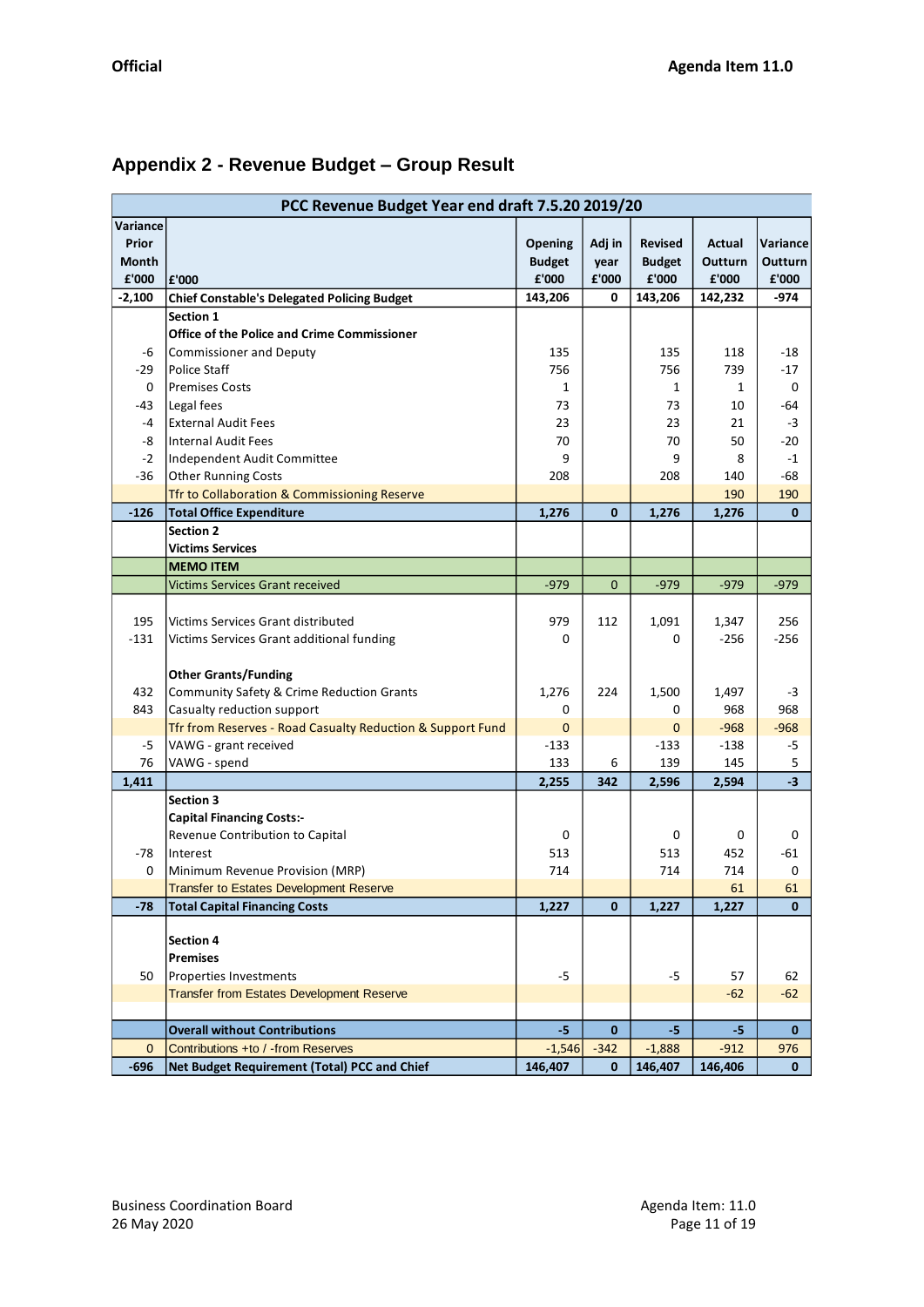# **Appendix 3 - Collaboration**

|                    | <b>Collaboration Revenue Budget Provisional Outturn 2019/20</b> |                |                  |          |          |  |  |
|--------------------|-----------------------------------------------------------------|----------------|------------------|----------|----------|--|--|
| Variance           |                                                                 |                | <b>Full Year</b> | Actual   | Variance |  |  |
| <b>Prior Month</b> |                                                                 |                | <b>Budget</b>    | Outturn  | Outturn  |  |  |
| £'000              |                                                                 | <b>Note</b>    | £'000            | £'000    | £'000    |  |  |
|                    | <b>Collaboration and Partnerships</b>                           |                |                  |          |          |  |  |
| 10                 | Collaboration Set up costs                                      | 1              | 0                | 235      | 235      |  |  |
| 16                 | Collaboration - Uplift Programme Board                          | 1              | 0                | 11       | 11       |  |  |
| $-27$              | ERP set up costs                                                | 1              | 93               | 61       | $-32$    |  |  |
| 100                | Collaboration - Athena                                          | 1              | 288              | 353      | 65       |  |  |
| 0                  | Collaboration - Athena AMO                                      | 2              | 135              | 165      | 30       |  |  |
| $-48$              | Change team                                                     | 1              | 240              | 237      | $-3$     |  |  |
| 15                 | <b>Collaboration - General</b>                                  | 1              | 271              | 271      | 0        |  |  |
|                    | <b>Joint Protective Services</b>                                |                |                  |          |          |  |  |
| $-182$             | <b>Collaboration - Armed Policing Unit</b>                      | 1              | 2,686            | 2,471    | $-215$   |  |  |
| 0                  | <b>Collaboration - CTP</b>                                      | 1              | 702              | 660      | $-41$    |  |  |
| 11                 | <b>Collaboration - Dogs</b>                                     | 1              | 896              | 913      | 17       |  |  |
| $-148$             | Collaboration - Major Crime Unit                                | 1              | 3,148            | 3,022    | $-126$   |  |  |
| -5                 | <b>Collaboration - Operational Planning</b>                     | 1              | 366              | 362      | -4       |  |  |
| $-292$             | Collaboration - RPU                                             | 1              | 3,969            | 3,584    | $-384$   |  |  |
| -6                 | Collaboration - Scientific Services Unit/Visual Evidence        | $\mathbf{1}$   | 2,970            | 2,993    | 23       |  |  |
| 99                 | <b>Collaboration - Protective Services Command</b>              | 1              | 231              | 318      | 87       |  |  |
| 1                  | <b>Collaboration - Force Resilience</b>                         | 1              | 122              | 123      | 1        |  |  |
| 6                  | <b>Collaboration - CTC Expenditure</b>                          | 1              | 1,906            | 1,591    | $-314$   |  |  |
| $-144$             | Collaboration - CTC Income                                      | 1              | $-1,906$         | $-2,045$ | $-139$   |  |  |
|                    | <b>Organisational Support</b>                                   |                |                  |          |          |  |  |
| 86                 | Collaboration - HR and L&D                                      | 1              | 5,093            | 5,257    | 164      |  |  |
| $-44$              | Collaboration - IMD                                             | 1              | 919              | 866      | $-53$    |  |  |
| 100                | <b>Collaboration - Payroll</b>                                  | 1              | 152              | 257      | 104      |  |  |
| $-10$              | <b>Collaboration - Procurement</b>                              | 1              | 321              | 362      | 41       |  |  |
| $-35$              | Collaboration - Professional Standards Unit                     | 1              | 1,190            | 1,149    | $-41$    |  |  |
|                    | <b>Operational Support</b>                                      |                |                  |          |          |  |  |
| 14                 | <b>Collaboration - Firearms Licensing</b>                       | 1              | 201              | 210      | 9        |  |  |
| 49                 | Collaboration - CJ phase 1&2                                    | 1              | 780              | 850      | 70       |  |  |
| 39                 | Collaboration - CJ/Custody SMT                                  | 1              | 313              | 359      | 47       |  |  |
| 113                | Collaboration - Custody local                                   | T              | 4,099            | 4,264    | 165      |  |  |
| 19                 | <b>Collaboration - Public Contact</b>                           | 1              | 352              | 393      | 41       |  |  |
| $-359$             | Collaboration - ICT                                             | $\mathbf{1}$   | 7,480            | 7,104    | $-376$   |  |  |
| 0                  | Collaboration - LCJB                                            | 1              | 0                | 1        | 1        |  |  |
|                    | <b>Other Collaboration &amp; Partnerships</b>                   |                |                  |          |          |  |  |
| 0                  | <b>Collaboration - Air Support</b>                              | $\overline{2}$ | 567              | 567      | 0        |  |  |
| 32                 | Collaboration - ERSOU                                           | $\overline{2}$ | 2,449            | 2,532    | 83       |  |  |
| 0                  | Collaboration - Kings Lynn PIC                                  | $\overline{2}$ | 769              | 817      | 48       |  |  |
| 37                 | Collaboration - Regional Collaboration                          | $\overline{2}$ | 266              | 247      | $-19$    |  |  |
| $-40$              | <b>SARC</b>                                                     | $\overline{2}$ | 380              | 323      | $-57$    |  |  |
| $-621$             | <b>Total BCH Collaboration</b>                                  |                | 36,878           | 36,230   | -649     |  |  |
| 30                 | <b>Total Other Collaborated and Partnerships</b>                |                | 4,567            | 4,652    | 85       |  |  |
| $-591$             | <b>Total Collaborated and Partnerships</b>                      |                | 41,445           | 40,882   | -563     |  |  |
| 0                  |                                                                 |                |                  | 454      | 454      |  |  |
|                    | Surplus generated by CTC - to reserves                          |                |                  |          |          |  |  |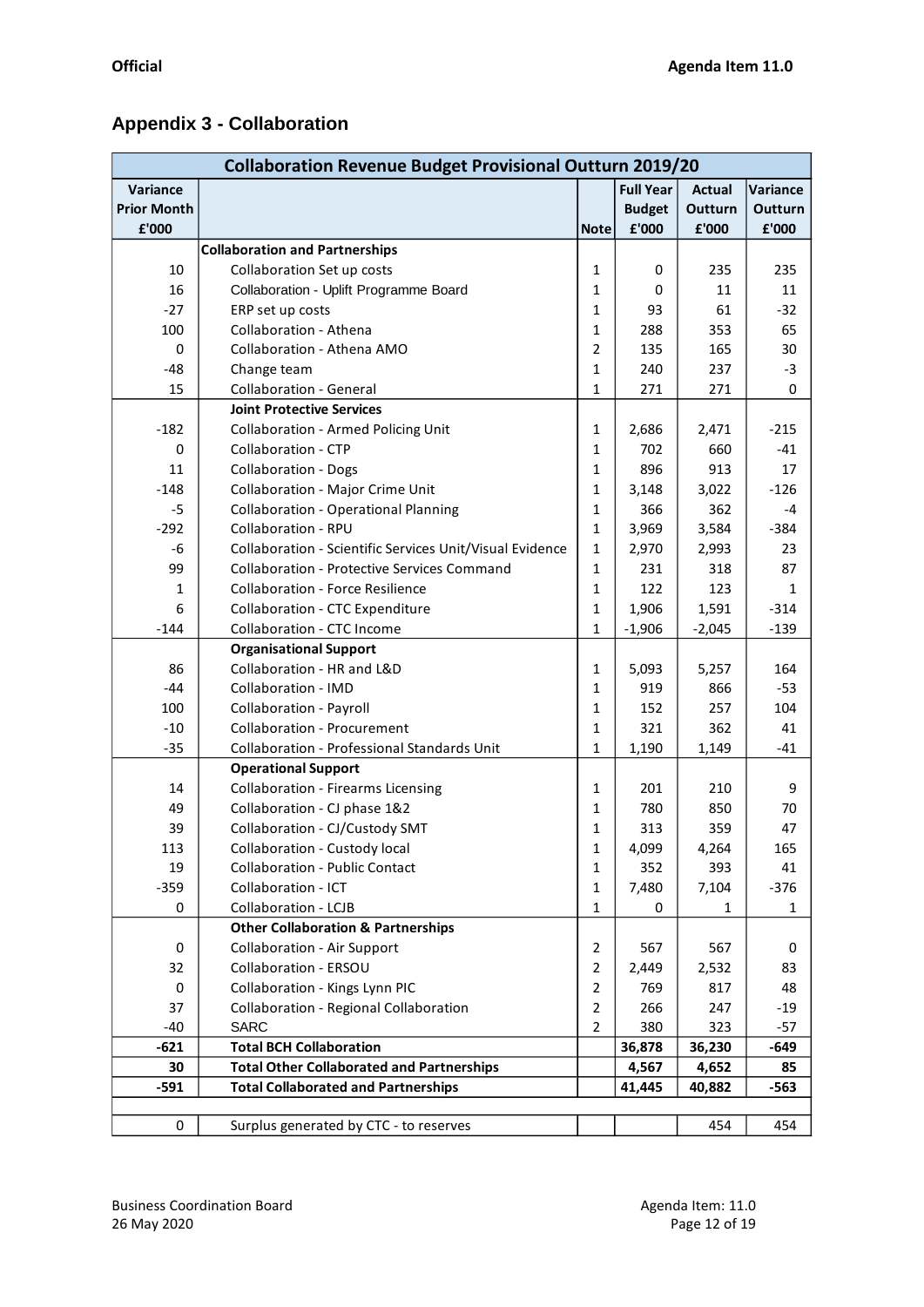# **Appendix 4 – Carry Forwards**

| Carry forwards to 2019/20                           |                        |       |  |  |  |  |
|-----------------------------------------------------|------------------------|-------|--|--|--|--|
| <b>CARRY FORWARD OF GRANT/PARTNERSHIP/3RD PARTY</b> |                        |       |  |  |  |  |
| <b>FUNDING</b>                                      |                        |       |  |  |  |  |
| Description                                         | Div/Department         | £'000 |  |  |  |  |
| Crime & Disorder Grant                              | <b>PCC</b>             | 337   |  |  |  |  |
| <b>Victims services Grant</b>                       | <b>PCC</b>             | 118   |  |  |  |  |
| <b>Football Grants</b>                              | Local Policing         | 90    |  |  |  |  |
| <b>IOM</b>                                          | Local Policing         | 79    |  |  |  |  |
| <b>LCJB</b>                                         | Corporate              | 78    |  |  |  |  |
| Victim & Witness Hub                                | <b>Local Policing</b>  | 76    |  |  |  |  |
| Substance Misuse                                    | <b>Local Policing</b>  | 21    |  |  |  |  |
| Cadets                                              | <b>Local Policing</b>  | 17    |  |  |  |  |
| Other Carry Forward <£6k                            | <b>Local Policing</b>  | 14    |  |  |  |  |
| Op Anglian                                          | Corporate              | 12    |  |  |  |  |
| <b>Bikesafe</b>                                     | <b>RPU</b>             | 8     |  |  |  |  |
| <b>Cambs Award Ceremony</b>                         | <b>Corporate Comms</b> | 5     |  |  |  |  |
| Other Carry Forward <£6k                            | <b>PCC</b>             | 1     |  |  |  |  |
| <b>Sub Total</b>                                    |                        | 858   |  |  |  |  |

| <b>CARRY FORWARD OF GRANT/PARTNERSHIP/3RD PARTY</b> |                       |       |
|-----------------------------------------------------|-----------------------|-------|
| Description                                         | Div/Department        | f'000 |
| Building/Repair work                                | Estates               | 49    |
| Safe Team Support                                   | <b>Local Policing</b> | 45    |
| <b>EU Exit Planning</b>                             | Local Policing        | 40    |
| Gcloud software                                     | Estates               | 21    |
| Longarm Licences                                    | Local Policing        | 20    |
| Other Carry Forward <£6k                            | Local Policing        | 13    |
| Restorative Justice                                 | <b>Local Policing</b> | 11    |
| Building/Repair work                                | <b>Local Policing</b> | 10    |
| <b>PPF</b>                                          | Local Policing        | 9     |
| <b>Sub Total</b>                                    |                       | 217   |
|                                                     |                       |       |

| Carry forward overall total | 1,075 |
|-----------------------------|-------|
|                             |       |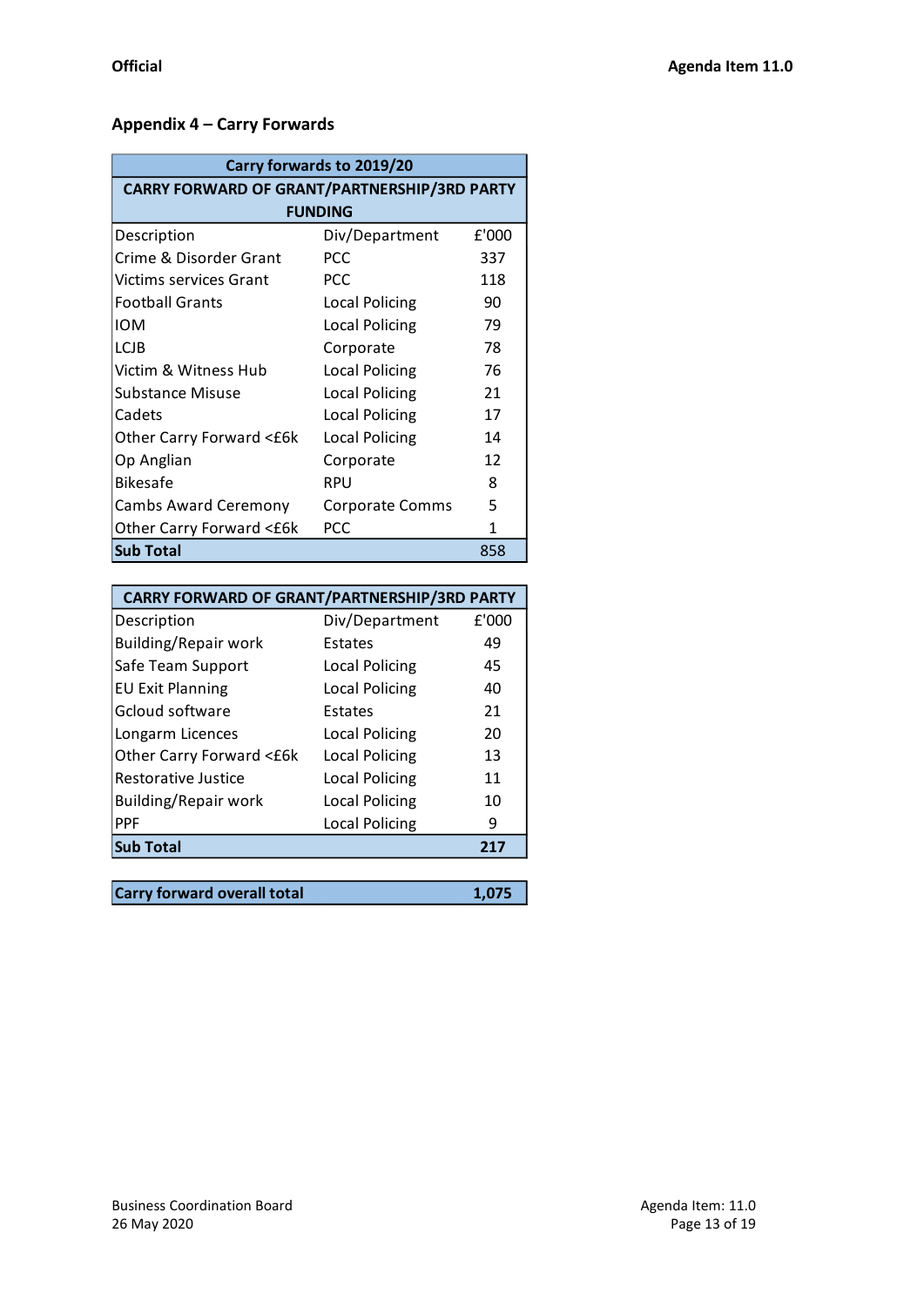# **Appendix 5 – Summary of Capital Spend and Financing 2019/20**

| All figures £'000                                 | B/Fwd from<br>previous<br>years | Original<br>2019/20<br>Capital<br>Programme | Previously<br>Authorised<br>Programme<br>Amendments | <b>Revised 2019/20</b><br><b>Capital Budget</b> | Outturn 2019/20 | $\%$ |
|---------------------------------------------------|---------------------------------|---------------------------------------------|-----------------------------------------------------|-------------------------------------------------|-----------------|------|
| <b>Capital Payments:-</b>                         |                                 |                                             |                                                     |                                                 |                 |      |
| Land & Buildings                                  | 1,275                           | 4,243                                       | 2,272                                               | 7,790                                           | 4,289           | 55%  |
| <b>IT &amp; Communications</b>                    | 591                             | 3,107                                       | 642                                                 | 4,340                                           | 3,058           | 70%  |
| Fleet                                             |                                 | 1,525                                       |                                                     | 1,525                                           | 1,540           | 101% |
| Other Collaboration                               | <b>169</b>                      | 100                                         | 120                                                 | 389                                             | 356             | 92%  |
| Schemes approved subject to further business case |                                 | 300                                         | $-266$                                              | 34                                              |                 | 0%   |
| <b>TOTAL</b>                                      | 2,035                           | 9,275                                       | 2,768                                               | 14,078                                          | 9,243           | 66%  |

| All figures £'000          | B/Fwd from<br>previous<br>years | Original<br>2019/20<br>Capital<br>Programme | Previously<br>Authorised<br>Programme<br>Amendments | <b>Revised 2019/20</b><br><b>Capital Budget</b> | Applied | Transfer to<br><b>Capital Carry</b><br>Forward<br>Reserve |
|----------------------------|---------------------------------|---------------------------------------------|-----------------------------------------------------|-------------------------------------------------|---------|-----------------------------------------------------------|
| <b>Capital Financing:-</b> |                                 |                                             |                                                     |                                                 |         |                                                           |
| Capital Grants             | 344                             | 790                                         | 1,152                                               | 2,286                                           | 2,007   | 280                                                       |
| Carry Forward Reserve      | 1,491                           |                                             |                                                     | 1,491                                           | 1,049   |                                                           |
| BAR                        |                                 | 38                                          |                                                     | 38                                              | 38      |                                                           |
| Capital Reserves           |                                 | 669                                         |                                                     | 669                                             | 669     |                                                           |
| Capital Receipts           |                                 | 2,050                                       |                                                     | 2,050                                           | 1,863   | 323                                                       |
| <b>Estates Reserve</b>     |                                 | 1,818                                       |                                                     | 1,818                                           | 1,106   | 699                                                       |
| <b>RCCO</b>                |                                 | 440                                         | 75                                                  | 515                                             | 493     |                                                           |
| Borrowing                  | 200                             | 3,470                                       | 1,541                                               | 5,211                                           | 2,018   |                                                           |
| <b>TOTAL</b>               | 2,035                           | 9,275                                       | 2,768                                               | 14,078                                          | 9,243   | 1,302                                                     |

Business Coordination Board and the coordination Board and the coordination Board Agenda Item: 11.0<br>
26 May 2020 **Page 14 of 19** 

Page 14 of 19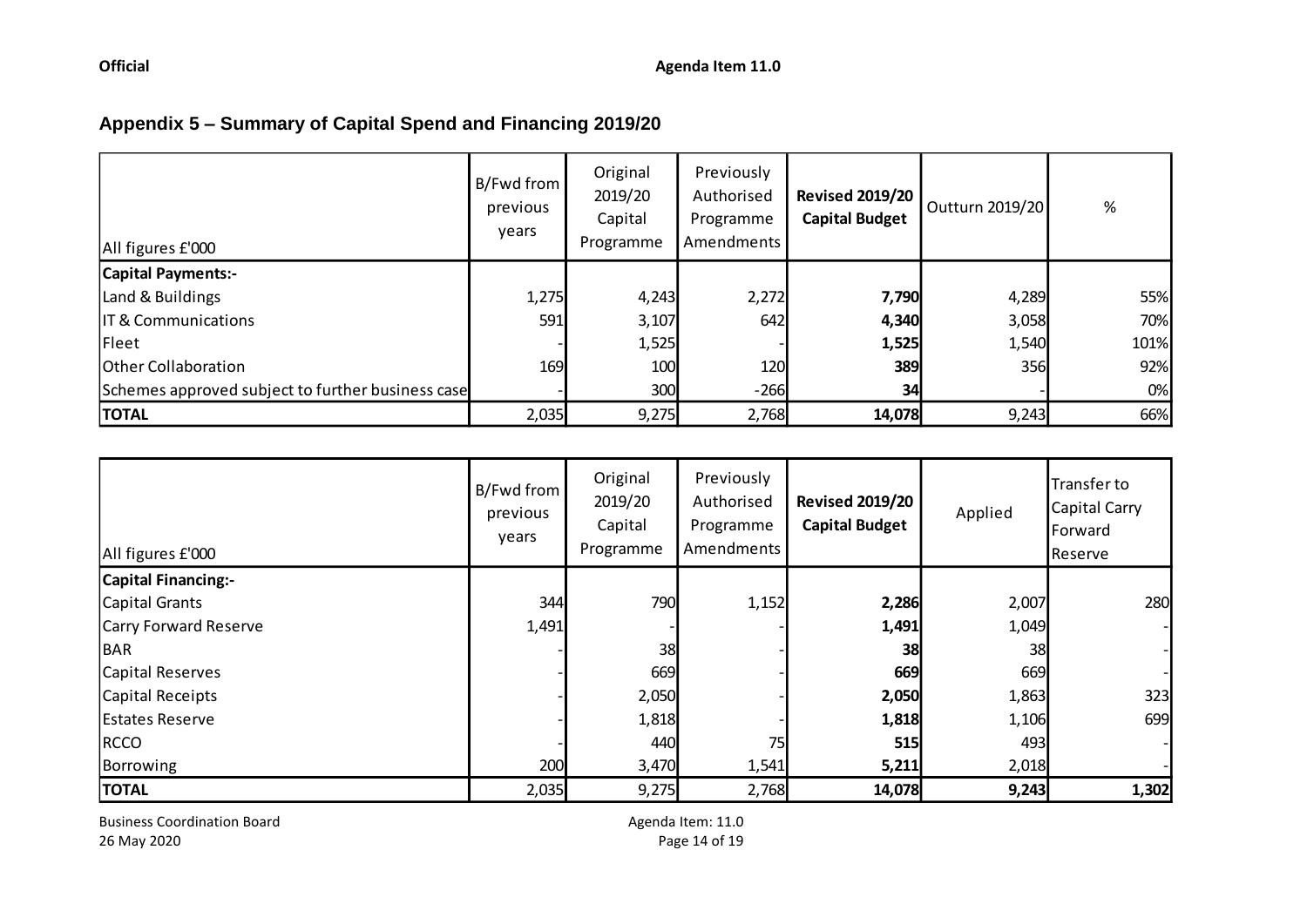# **Appendix 6 – Scheme by Scheme Budgetary Control Report to 31 March 2020**

| <b>Notes</b> | <b>Scheme</b>                                 | Job     | <b>Budget</b> | Original    | <b>Revised</b> | Actual         | Variance | C/Fwd          |                |
|--------------|-----------------------------------------------|---------|---------------|-------------|----------------|----------------|----------|----------------|----------------|
| at           | <b>Title</b>                                  | Code    | B/Fwd         | Capital     | Capital        | Outturn        | at       | agreed         | (Under) /      |
| Para.        |                                               |         |               | Programme   | <b>Budget</b>  |                | year end | 20/21          | Over spend     |
|              |                                               |         |               | as amended* | 2019/20        |                |          |                |                |
|              |                                               |         | £'000         | £'000       | £'000          | ${\tt f}$ '000 | £'000    | ${\tt f}$ '000 | ${\tt f}$ '000 |
|              | Land & Buildings                              |         |               |             |                |                |          |                |                |
| 4.4          | <b>Major Repairs Planned</b>                  | Various | 288           | 149         | 437            | 437            |          |                |                |
| 4.4          | <b>Wisbech Police Station Refurb</b>          | C8068   | 325           | 147         | 472            | 32             | (440)    | 440            |                |
|              | <b>HQ Lead Decontamination and Prevention</b> | C8106   | 43            |             | 43             | 36             | (7)      |                |                |
|              | Demand Hub - Building Works                   | C8114   | 45            |             | 45             | 20             | (25)     | 25             |                |
|              | Southern Police Station                       | C8121   | 200           | 3,470       | 3,670          | 969            | (2,701)  |                | (2,701)        |
|              | HQ Air Conditioning                           | C8126   | 94            | 60          | 154            | 159            |          |                |                |
|              | HQ Car Park Extension                         | C8127   | 8             | 61          | 69             | 65             | (4)      | Δ              |                |
|              | Exercise Yard at Thorpe Wood                  | C8128   | 28            |             | 28             | 40             | 12       |                | 12             |
|              | <b>Taser Cabins at Monks Wood</b>             | C8129   | 87            |             | 87             | 62             | (25)     |                | (25)           |
|              | HQ VEU Building                               | C8130   | 157           | 366         | 523            | 523            |          |                |                |
|              | Copse Court Car Park                          | C8131   |               | 498         | 498            | 322            | (176)    | 176            |                |
| 5.3          | <b>ERSOU Building</b>                         | B8194   |               | 1,485       | 1,485          | 1485           |          |                |                |
| 5.4          | <b>Enterprise House</b>                       | B8188   |               | 139         | 139            | 139            |          |                |                |
| 5.1          | Data Centre UPS                               | C8132   |               | 140         | 140            | $\Omega$       | (140)    | 140            |                |
|              | Land & Buildings Total                        |         | 1,275         | 6,515       | 7,790          | 4289           | (3, 501) | 792            | (2,709)        |
|              |                                               |         |               |             |                |                |          |                |                |
|              | <b>Fleet</b>                                  |         |               |             |                |                |          |                |                |
|              | Vehicle Replacement Programme                 | C8010   |               | 1,525       | 1,525          | 1540           | 15       |                | 15             |
|              | <b>Fleet Total</b>                            |         |               | 1,525       | 1,525          | 1540           | 15       | $\overline{0}$ | 15             |
|              |                                               |         |               |             |                |                |          |                |                |
|              | <b>Non ICT Collaboration</b>                  |         |               |             |                |                |          |                |                |
|              | JPS Capital                                   | C8028   |               | 100         | 100            | 90             | (10)     |                | (10)           |
|              | <b>JPS ANPR</b>                               | C8071   | 169           | 26          | 195            | 172            | (23)     | 23             |                |
|              | <b>JPS ERSOU</b>                              | C8104   |               | 86          | 86             | 86             |          |                |                |
| 5.2          | <b>CED Tasers</b>                             | C8133   |               |             |                | 8              |          |                |                |
|              | Non ICT Collaboration Total                   |         | 169           | 220         | 389            | 356            | (33)     | 23             | (10)           |

Business Coordination Board and the coordination Board and the coordination Board Agenda Item: 11.0<br>26 May 2020 20 Agenda Item: 11.0

Page 15 of 19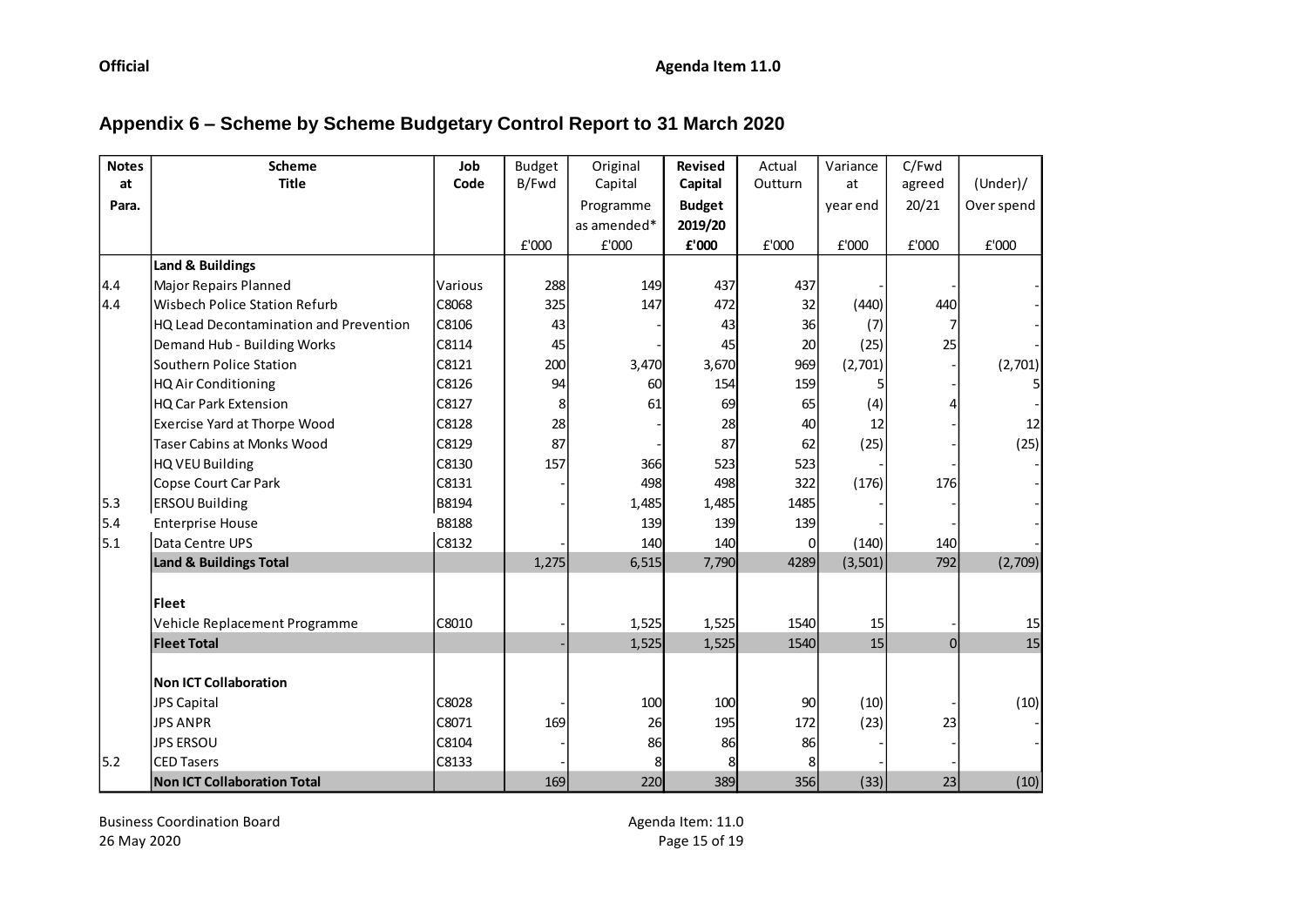| <b>Notes</b> | <b>Scheme</b>                                            | Job           | <b>Budget</b> | Original                 | <b>Revised</b>           | Actual  | Variance | C/Fwd  |            |
|--------------|----------------------------------------------------------|---------------|---------------|--------------------------|--------------------------|---------|----------|--------|------------|
| at           | <b>Title</b>                                             | Code          | B/Fwd         | Capital                  | Capital                  | Outturn | at       | Agreed | (Under) /  |
| Para.        |                                                          |               |               | Programme<br>as amended* | <b>Budget</b><br>2019/20 |         | year end | 20/21  | Over spend |
|              |                                                          |               | £'000         | £'000                    | £'000                    | £'000   | £'000    | £'000  | £'000      |
|              | <b>ICT Collaborated</b>                                  |               |               |                          |                          |         |          |        |            |
|              | <b>BCH Property Management System</b>                    | C8063         | 3             |                          |                          | 6       | 3        |        |            |
|              | <b>ICT Consolidated Workstreams</b>                      | C8111         | 107           |                          | 107                      | 67      | (40)     |        | (40)       |
|              | Infrastr - digital forensics (DFU Storage-Cambs C8125    |               | 11            | 196                      | 207                      | 112     | (95)     |        | (95)       |
| 5.1          | <b>DAMS</b>                                              | N/A           |               | 23                       | 23                       | 0       | (23)     |        | (23)       |
|              | Systems Infrastructure / UNIX Platform                   | HC8021        |               | <sub>0</sub>             |                          |         |          |        |            |
|              | PC/Laptops Replacement                                   | JC0001        | 112           | 841                      | 953                      | 955     |          |        |            |
|              | Applications - Tuserv (non IT Budget)                    | JC0003        |               | 142                      | 142                      | 88      | (54)     | 54     |            |
|              | Applications - Search Capabilities                       | JC0004        |               | 13                       | 13                       | 13      |          |        |            |
|              | <b>Networks</b>                                          | JC0005        |               | 292                      | 292                      | 185     | (107)    |        | (107)      |
|              | Infrastructure - Servers/Storage/Back up                 | JC0006        | 77            | 321                      | 398                      | 272     | (126)    |        | (126)      |
|              | Telephony                                                | JC0009        | 10            | 185                      | 195                      | 12      | (183)    |        | (183)      |
|              | <b>Mobile Comms - Airwaves</b>                           | JC0010        |               | 255                      | 255                      | 255     |          |        |            |
|              | Mobile Comms - Smartphones                               | JC0011        |               | 461                      | 461                      | 459     | (2)      |        | (2)        |
|              | Mobile Comms - BWV (Body Worn Video)                     | JC0012        |               | 5                        |                          | 5       |          |        |            |
|              | Digital Interviewing                                     | JC0013        |               | 199                      | 199                      | 0       | (199)    | 199    |            |
|              | Storm                                                    | JC0014        |               | 37                       | 37                       | 12      | (25)     | 19     | (6)        |
|              | <b>NEP Project</b>                                       | JC0015        |               |                          |                          | 0       |          |        |            |
|              | <b>ICT Collaboration Total</b>                           |               | 320           | 2,970                    | 3,290                    | 2442    | (848)    | 272    | (576)      |
|              | <b>ICT Other</b>                                         |               |               |                          |                          |         |          |        |            |
|              | Covert Equipment Renewal                                 | C8022         | 34            |                          | 34                       | 6       | (28)     | 28     |            |
|              | Athena                                                   | C8035         |               | 237                      | 237                      | 104     | (133)    |        | (133)      |
|              | Demand Management Software                               | C8097         | 20            |                          | 20                       | 0       | (20)     |        | (20)       |
|              | ESN - ICCS                                               | <b>BCHCAA</b> |               |                          |                          | 0       |          |        |            |
|              | <b>BCH ERP Purchase</b>                                  | <b>BCHCAG</b> |               | 542                      | 542                      | 480     | (62)     |        | (62)       |
|              | Seven Forces PSD Monitoring System                       | C8120         | 30            |                          | 30                       | 26      | (4)      |        | (4)        |
|              | <b>ESMCP Devices and Fitting</b>                         | HC8039        | 187           |                          | 187                      | 0       | (187)    | 187    |            |
|              | <b>ICT Other Total</b>                                   |               | 271           | 779                      | 1,050                    | 616     | (434)    | 215    | (219)      |
|              | <b>Schemes Approved Subject to Further Business Case</b> |               |               |                          |                          |         |          |        |            |
|              | Business Coordination Board dget                         |               |               |                          | Agenda Item: 134         |         | (34)     |        | (34)       |
|              | 26 May Grand Total                                       |               | 2,035         | 12,043                   | 14,078                   | 9,243   | (4, 835) | 1302   | (3, 533)   |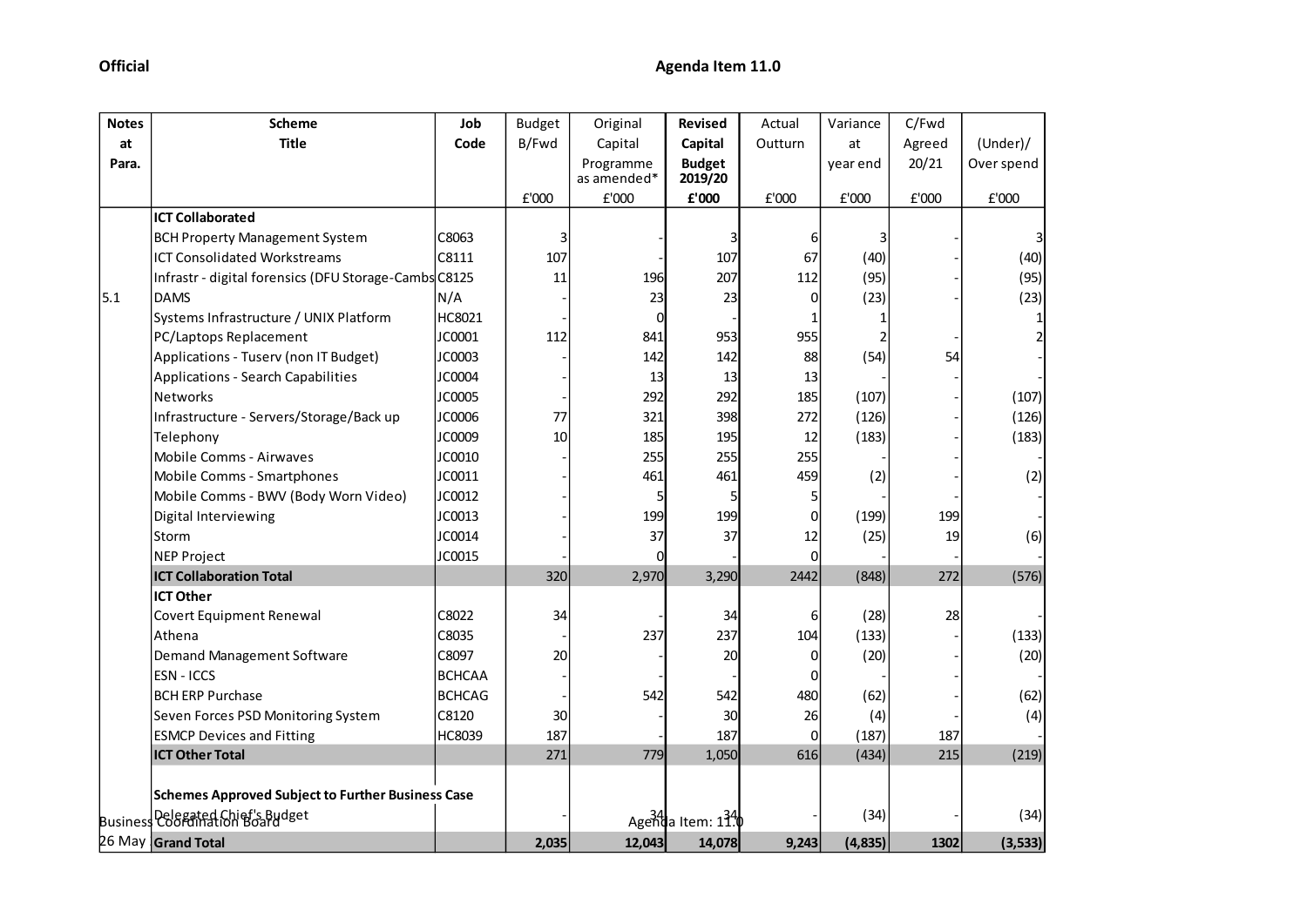# **Appendix 7 – In year schemes additions within the ChiefConstable's Delegation**

| Job Code | <b>Scheme Title</b>                              | Budget     | <b>Notes</b> | Approval   | Funding                                          |
|----------|--------------------------------------------------|------------|--------------|------------|--------------------------------------------------|
| C8125    | Infrastr - digital forensics (DFU Storage-Cambs) | £160,000   |              |            | 04/11/2019 Chief's delegated budget              |
| C8071    | <b>JPS ANPR</b>                                  | £26,000    |              |            | 04/11/2019 Chief's delegated budget              |
| C8035    | Athena                                           | £10,000    |              |            | 25/02/2020 Transfer to ICT Tuserv Athena Project |
| JC0003   | Applications - Tusery (non IT Budget)            | $-£10,000$ |              | 25/02/2020 | Transfer from Athena Project                     |
| C8132    | Data Centre UPS                                  | £80.000    |              |            | Chief's delegated budget                         |
| N/A      | <b>DAMS</b>                                      | $-£60,000$ | 7.1          |            | <b>Transfer to Data Centre UPS</b>               |
| C8132    | <b>I</b> Data Centre UPS                         | £60.000    | 7.1          |            | Transfer from DAMS underspend                    |
|          |                                                  | £266,000   |              |            |                                                  |

#### **In-year Scheme Additions through Reserves/PCC Delegation**

| Job Code      | <b>Scheme Title</b>           | <b>Budget</b> | <b>Notes</b> | Approval   | <b>Funding</b>                        |
|---------------|-------------------------------|---------------|--------------|------------|---------------------------------------|
| $\vert$ C8127 | HQ Car Park Extension         | £61,000       |              | 04/11/2019 | Transfer from Major Repairs Programme |
| Various       | Major Repairs Planned         | $-£61,000$    |              | 04/11/2019 | Transfer from Major Repairs Programme |
| $\vert$ C8126 | <b>HQ Air Conditioning</b>    | £60,000       |              | 25/02/2020 | Transfer from Major Repairs Programme |
| Various       | Major Repairs Planned         | $-£60,000$    |              | 25/02/2020 | Transfer from Major Repairs Programme |
| C8131         | Copse Court Car Park          | £83,000       |              | 25/02/2020 | Transfer from Major Repairs Programme |
| Various       | Major Repairs Planned         | $-E83,000$    |              | 25/02/2020 | Transfer from Major Repairs Programme |
| C8068         | Wisbech Police Station Refurb | £147,000      |              |            | Transfer from Major Repairs Programme |
| Various       | Major Repairs Planned         | $-E147,000$   |              |            | Transfer from Major Repairs Programme |
|               |                               | £0            |              |            |                                       |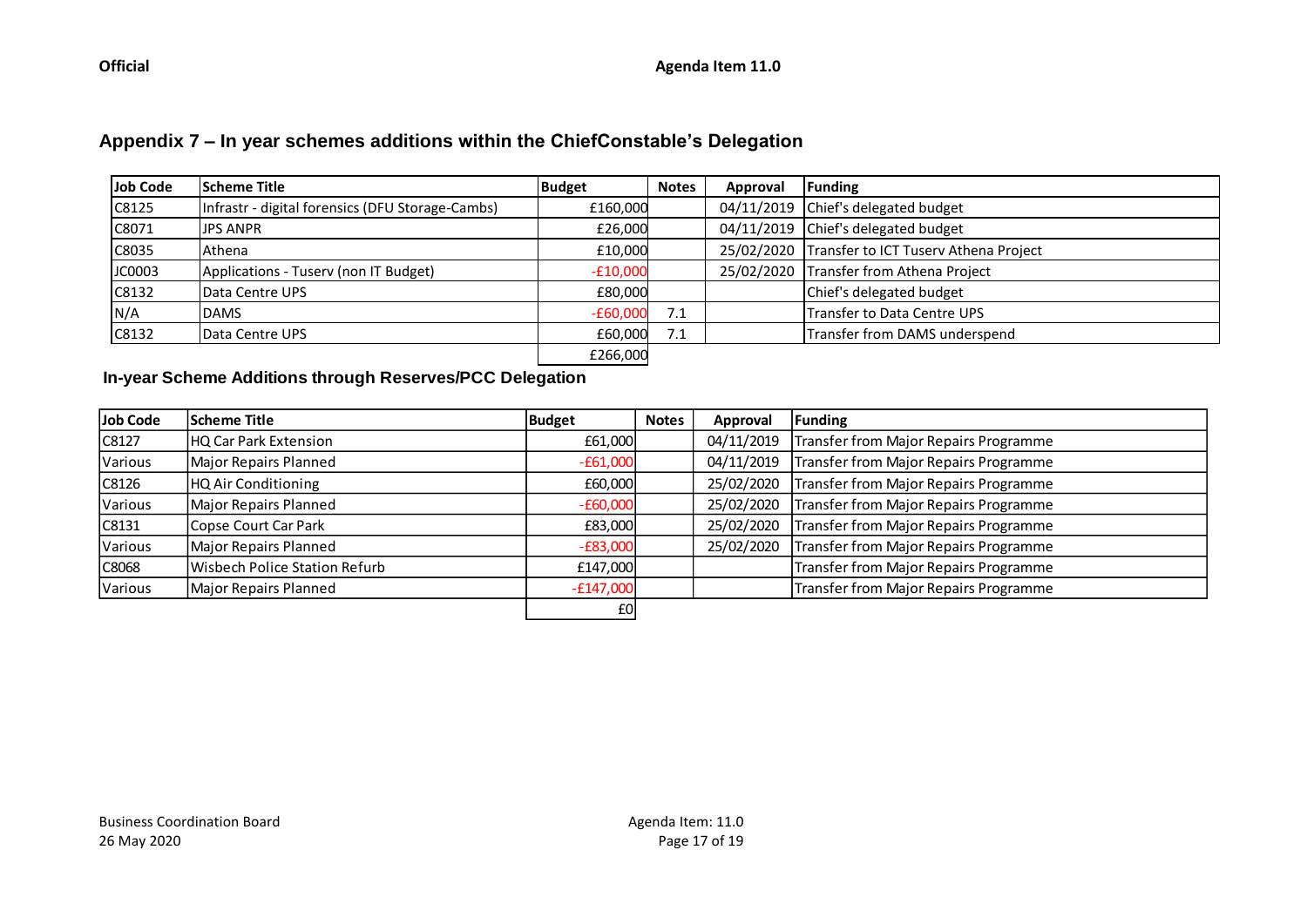#### **Grants/Compensation received in year/unapplied from previous year**

| Job Code     | <b>Scheme Title</b>           | <b>Applied</b> | <b>Unapplied</b> | <b>Notes</b> | Approval   | Funding                                                     |
|--------------|-------------------------------|----------------|------------------|--------------|------------|-------------------------------------------------------------|
| C8010        | Vehicle Replacement Programme | £517,000       |                  |              | n/a        | Home Office Fleet Grant                                     |
| BCHCAA       | <b>IESN - ICCS</b>            |                | £187,000         |              | n/a        | <b>ESMCP Unapplied Grant from 2018/19</b>                   |
| C8130        | HQ VEU Building               | £523,000       | £2,000           |              | n/a        | Highways Agency Grants (£525k received to the end of 19/20  |
| C8131        | Copse Court Car Park          | £322,000       | £93,000          |              | 25/02/2020 | Peterborough City Council Grant for Thorpe Wood/Copse Court |
| C8104        | ljps ersou                    | £11,000        |                  |              | n/a        | Capital ERSOU Grant                                         |
| C8133        | <b>ICED Tasers</b>            | £8,000         |                  | 7.2          | n/a        | Home Office CED Grant                                       |
| <b>B8194</b> | <b>ERSOU Building</b>         | £487.000       |                  | 7.3          | n/a        | <b>ERSOU Blg Grant National Counter Terrorism Grant</b>     |
| <b>B8188</b> | <b>Enterprise House</b>       | £139,000       |                  | 7.4          | n/a        | Remainder Home Office Grant to apply                        |
|              |                               | £2,007,000     | £282,000         |              |            |                                                             |

#### **In-year Scheme Additions through Borrowing**

| Job Code     | Scheme Title                         | Budget             | <b>Notes</b> | Approval             | <b>Funding</b>                                            |
|--------------|--------------------------------------|--------------------|--------------|----------------------|-----------------------------------------------------------|
| <b>B8194</b> | <b>ERSOU Building</b>                | £998.000           |              | 25/02/2020 Borrowing |                                                           |
| BCHCAG       | <b>IBCH ERP Purchase</b>             | £51,000            |              |                      | 25/02/2020 Borrowing - reduced as ICT underspend covering |
| C8121        | <b>ICSPS Southern Police Station</b> | £969.000           |              | 25/02/2020 Borrowing |                                                           |
|              |                                      |                    |              |                      |                                                           |
|              |                                      | <b>ED 019 DOOL</b> |              |                      |                                                           |

£2,018,000